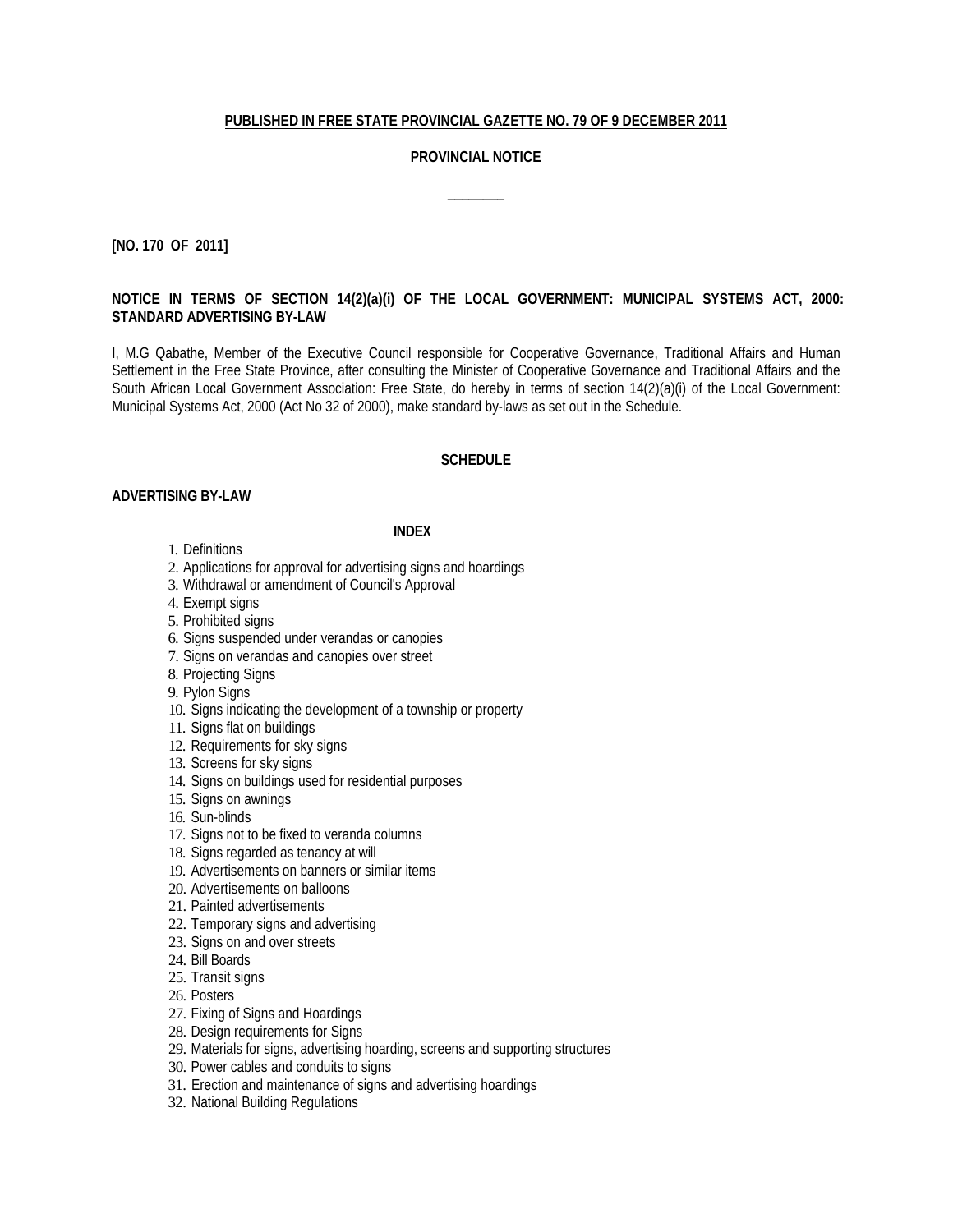- 33. Charges
- 34. Damage to Council property
- 35. Entry and inspection
- 36. Offences
- 37. Presumptions
- 38. Removal of advertising signs or hoardings
- 39. Serving of notices
- 40. Repeal of by-laws

### **1. DEFINITIONS**

In these By-laws, unless the context otherwise indicates:

**"Advertisement"** means any representation of a word, name, letter, figure or object or of an abbreviation of a word or name, or of any sign or symbol, or any light which is not intended solely for illumination or as a warning against any danger, which is visible from any street or public place.

**"Advertising hoarding"** means a screen, fence, wall or other structure in a fixed position to be used, or intended to be used, for the purpose of posting, displaying or exhibiting any advertisement.

**"Advertising sign"** means any advertisement or object, structure or device which is in itself an advertisement or which is used to display an advertisement, in view of any street or public place.

**"Advertising structure"** means any physical structure built to display advertising.

**"Aerial sign"** means any sign attached to a kite, balloon, or similar device whereby it is suspended in the air over any part of the area.

**"Affix"** means to firmly secure which includes to paint onto and "affixed" has a corresponding meaning.

**"Animation"** means moving units or pictures, flashing lights, and other non-stationery devices which are used to gain added attention and awareness.

**"Approved"** means approved by the Council and "approval" has a corresponding meaning.

**"Arcade"** means a covered pedestrian thoroughfare not vested in the Council, whether or not located at ground level passing wholly or partly through a building and to which the public normally has regular and unrestricted access.

**"Backlight units"** (backlit) means advertising structures which house illumination in a box to throw light through translucent advertising printed on plastic or heavy duty paper for a higher visibility and extended night viewing.

**"Billboard"** means a large free-standing structure used or intended to be used for the purpose of posting, displaying or exhibiting any advertisement.

**"Building"** means any structure whatsoever with or without walls, having a roof or canopy and a normal means of ingress and egress there under, covering an area in excess of 4.6m² and having an internal height of more than 1.650m.

**"Canopy"** means a structure in the nature of a roof projecting from the facade of a building and cantilevered from that building or anchored otherwise than by columns or posts.

**"Charge"** means the appropriate monetary charge determined by the Council.

**"Clear height"** means the vertical distance between the lowest edge of the sign and the level of the ground, footway or roadway immediately below such sign.

**"Copy"** (Artwork) means the complete advertising message to be displayed.

**"Commercial Advertising"** means any words, letters, logos, figures, symbols, pictures relating to the name of a business, a trade, a partnership or an individual or any information, recommendation or exhortation in respect of any particular goods manufactured or sold or any particular services rendered or offered.

**"Controlling Authority"** means a controlling authority as contemplated in the Advertising On Roads And Ribbon Development Act, 1940 (Act No. 21 of 1940).

**"Composite sign"** means a sign linked to a standardised background of a specific size similar to a poster board on which logos or other tourist-related information can be attached.

**"Council"** means the …………………. Local Municipality or its successor(s) in-law or any officer employed by the Council or any committee designated by the Council, acting by virtue of a delegated authority vested in him/her or it by the Council in connection with these By-laws.

**"Cut-outs / embellishments / add-ons"** means letters, packages, figures or mechanical devices attached to the face of an outdoor sign which extend beyond the rectangular area for greater attention value. (Can provide a three dimensional effect.) **"Depth of a sign"** means the vertical distance between the uppermost and lowest edges of the sign.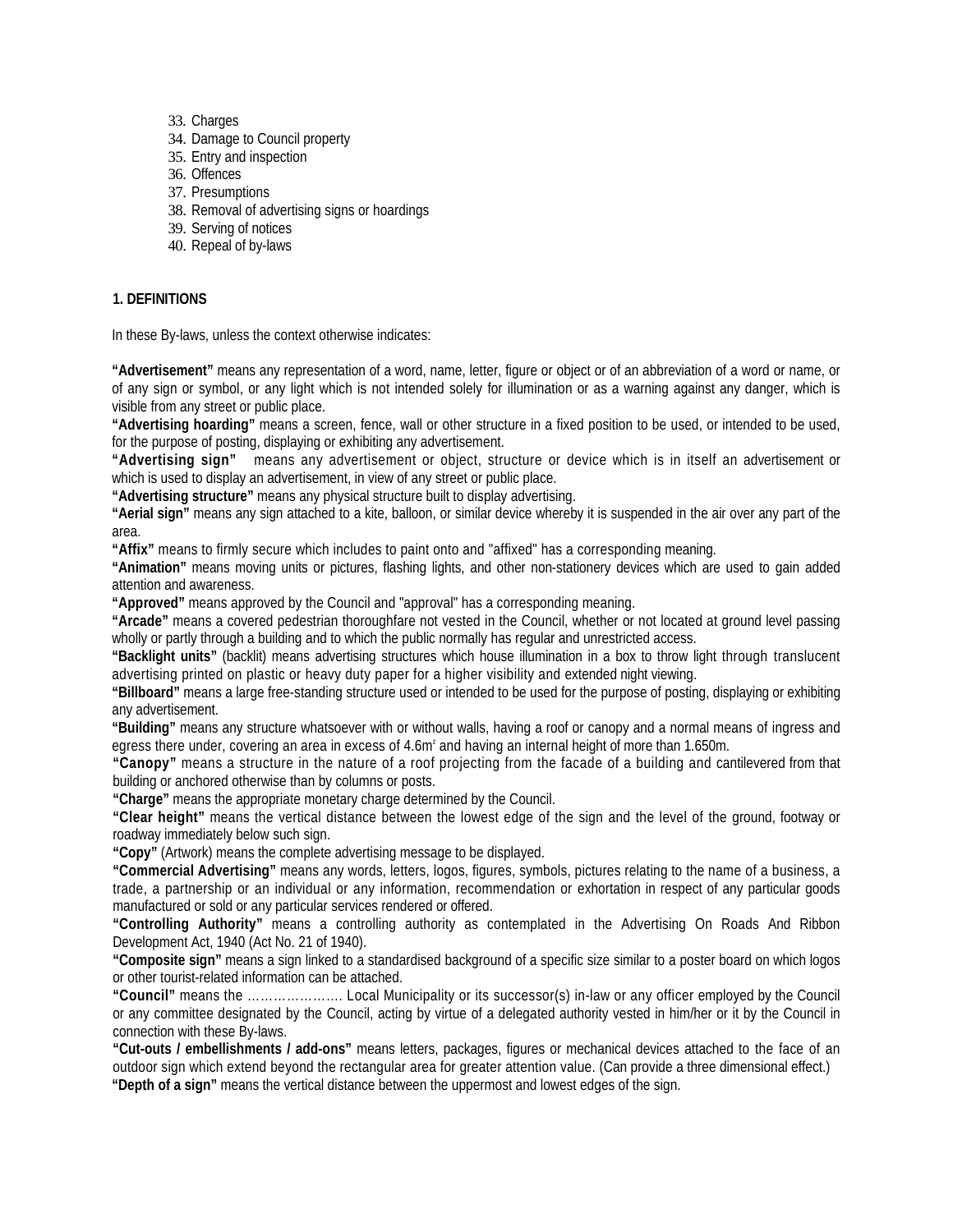**"Directional sign"** means a sign indicating the way to a place, undertaking or activity for the purpose of advertising or directing public attention as contemplated in the definition of" Advertisement".

**"Display of a sign"** includes the erection of any structure if such structure is intended solely or primarily for the support of a sign.

**"Display period"** means the exposure time during which the individual advertising message is on display.

**"Election"** means either National, Provincial or Local Government elections or by-elections held from time to time.

**"Erf"** means any piece of land registered in a deeds registry as an erf, lot, plot, stand or agricultural holding.

**"Flashing sign"** means a sign in which a symbol, figure, message or illustration intermittently appears and/or disappears and/or illuminated with varying colour or intensity.

**"Flat sign"** means any sign which is affixed to or painted directly on a main wall and which at no point projects more than 250mm in front of the surface of such wall.

**"Fly poster"** means any poster which is pasted by means of an adhesive directly onto a surface.

**"Ground sign"** means any sign detached from a building, other than an aerial sign, hoarding, billboard or advertising structure.

**"Illuminated"** means the installation of electrical equipment on an outdoor structure for illumination of the copy message at night.

**"Illuminated sign"** means a sign, the continuous or intermittent functioning of which depends upon it being illuminated.

**"Inflatable sign"** means any hoarding erected and maintained by means of air or gas used for the purpose of posting or displaying any advertisement.

**"Main wall of a building"** means any external wall of such building, but does not include a parapet wall, balustrade or railing of a veranda or a balcony.

**"Municipality"** means the……………………………Local Municipality established in terms of Section 12 of the Municipal Structures Act,1998 (Act No. 117 of 1998), and includes any political structure, political office bearer, councillor, duly authorised agent thereof or any employee thereof acting in connection with these by-laws by virtue of a power vested in the municipality and delegated or sub-delegated to such political structure, political office bearer, councillor, agent or employee;

**"Movable temporary sign"** means a sign not permanently fixed and not intended to remain fixed in one position, but does not include any moving part in a fixed permanent sign.

**"Non-profit body"** means a body established-to promote a social goal without the personal financial gain of any individual or profit making commercial organization involved and which submits adequate proof to the satisfaction of the Council of its non-profit status.

**"Person"** includes both natural and juristic persons.

**"Poster"** and notices means any placard announcing or attracting public attention to any meeting, event, function, activity or undertaking or to the candidature of any person nominated for election to National, Provincial or Local Government or similar body or to a referendum.

**"Projected sign"** means any sign projected by a cinematograph or other apparatus, but does not include a sign projected onto the audience's side of a drive-in cinema screen during a performance.

**"Projecting sign"** means a sign, whether stationary or actuated, attached to and protruding from the facade of a building.

**"Public place"** means any road, street, thoroughfare, bridge, subway, foot pavement, footpath, sidewalk, lane, square, open space, garden, park or enclosed space vested in the Council.

**"Pylon sign"** means any sign whether stationary or actuated, displayed on or forming an integral part of a pylon or mast or similar structure other than a building or advertising hoarding.

**"Residential purposes"** means the use of a building as a dwelling house, two or more dwelling units, a hostel, a boarding house, and a residential club.

**"Road traffic sign"** means any road traffic sign as defined in the National Road Traffic Act, 1996 (Act No. 93 of 1996), the detailed dimensions and applications of which are controlled by the regulations to this Act and the South African Road Traffic Signs Manual.

**"Rotating sign"** means a sign, which rotates about any axis.

**"Running light sign"** means a sign or portion of a sign in the form of an illuminated strip, the illumination of which varies periodically in such a way as to convey the impression of a pattern of lights moving steadily along such strip.

**"Shelter displays"** means posters positioned as an integral part of a freestanding covered structure.

**"Sign Alley"** is a section of road where advertising structures have been permitted at less than prescribed distances but in such a manner that no advertising structure obstructs another in any way.

**"Sky sign"** means any sign erected or placed on or above any roof, parapet wall or the eaves of a building, but does not include a sign painted on a roof of a building.

**"Spectacular"** (an industry term) means a giant, modern, illuminated advertising billboard.

**"Storey"** means the space within a building which is situated between one floor level and the next floor level next above, or if there are no clearly defined storeys, the height of a storey must be taken as 4,5m.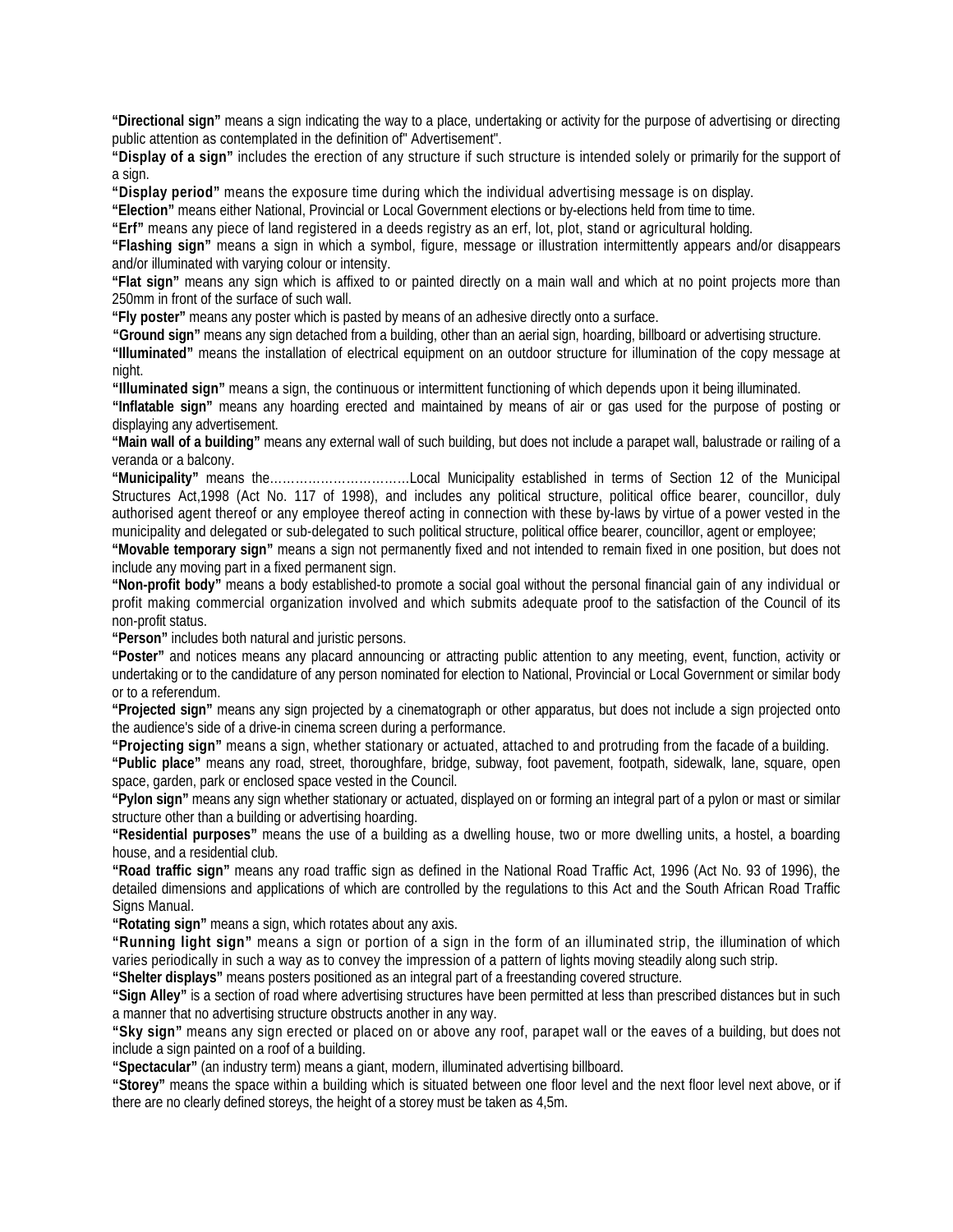**"Street"** means any street, road or thoroughfare shown on the general plan of a township, agriculture holding or any other division of land or in respect of which the public have acquired a prescriptive or other right of way and which vests in the Council. **"Temporary advertisements"** means signs and advertisements which are usually displayed to publicise a forthcoming event or to advertise a short term use of the advertisement site.

**"Temporary sign"** means a sign not permanently fixed and not intended to remain fixed in one position.

**"Third-party advertising"** means any advertising displayed which is not appropriate to the type of activity on the erf or site to which it pertains.

**"Transit advertising"** means all advertising on normally moving vehicles including taxis, buses, trailers, trams, vessels, etc.

**"Tri-vision"** means a display embellishment, which, through use of a triangular louver construction, permits the display of three different copy messages in a predetermined sequence.

**"Veranda"** means a structure in the nature of a roof attached to or projecting from the facade of a building and supported along its free edge by columns or posts.

**"Window signs"** are signs, which are permanently painted on, or attached to, the window-glass on a window.

### **2. APPLICATION FOR APPROVAL FOR ADVERTISING SIGNS AND HOARDINGS**

- (1) Save for the provisions of the National Road Traffic Act, 1996 (Act 93 of 1996), the Advertising on Roads and Ribbon Development Act, 1940 (Act 21 of 1940) and the South African Manual for Outdoor Advertising Control (SAMOAC), in which case an application for approval must be submitted to the relevant controlling authority, no person must display or erect any advertising sign or hoarding or use any advertising sign or hoarding or use any structure or device as an advertising sign or hoarding without first having obtained the written approval of the Council: Provided that the provisions of this section do not apply to signs contemplated in section 4.
- (2) No sign erected and displayed with the approval of the Council must in any way be altered, moved, re-erected nor must any alteration be made to the electrical wiring system of such sign except for the purposes of renovating or maintenance, without the further approval of the Council in terms of sub section (1).
- (3) (a) An application in terms of sub-section (1), accompanied by the required application fee, as determined by Council and subject to section 33, must be signed by the owner of the proposed advertising sign or hoarding and by the registered owner of the land or building on which the sign or advertising hoarding is to be erected or displayed, or on behalf of the owner of the land or building by his or her agent authorised in writing by such owner and must be accompanied by:
	- (i) a locality plan indicating the anticipated position of the sign within the area of the Local Municipality. The Council may require the locality for signs in excess of 10 square metres to be indicated and described by an accurate Global Positioning System (G.P.S.) reading or an acceptable alternative;

(ii) a block plan of the site on which the advertising sign or hoarding is to be erected or displayed, drawn to a scale of not less than 1:500 showing every building on the site and the position with dimensions of the sign or advertising hoarding in relation to the boundaries of the site and the location of the streets and buildings on properties abutting the site;

- (iii) a drawing sufficient to enable the Council to consider the appearance of the advertising sign or hoarding and all relevant construction detail;
- (iv) a drawing showing the advertising sign or hoarding in relation to other similar type signage in the area in which it will be erected.

(b) Every such plan and drawing must be clearly reproduced on an approved material in sheet form not less than A4 size (210mm x 297mm); and

(c) A drawing required in terms of paragraph (a)(iii) must show all details of the sign and must be drawn to a scale of not less than 1:20 or other scale acceptable by Council.

(d) The Council may require additional information in relation to the land on which the sign is to be erected, its use and impact.

- (4) If a sign is to be attached to or displayed on the facade of a building, the Council may require the submission of an additional drawing showing an elevation of the building in colour, the details and position of the proposed sign and the details and the position of every existing sign on the building drawn to a scale of not less than 1 : 100, or the Council may require a coloured print of or an artist's photographic or computer generated impression of the building with the details of the proposed sign superimposed on such graphic and draw as nearly as is practicable to the same scale as that of the graphic.
- (5) The Council may require the submission of additional drawings, calculations and other information and a certificate by a professional as defined in section 1 of the Engineering Profession Act, 2000 (Act No. 46 of 2000), in each case giving details to the Council's satisfaction, to enable it to establish the adequacy of the proposed means of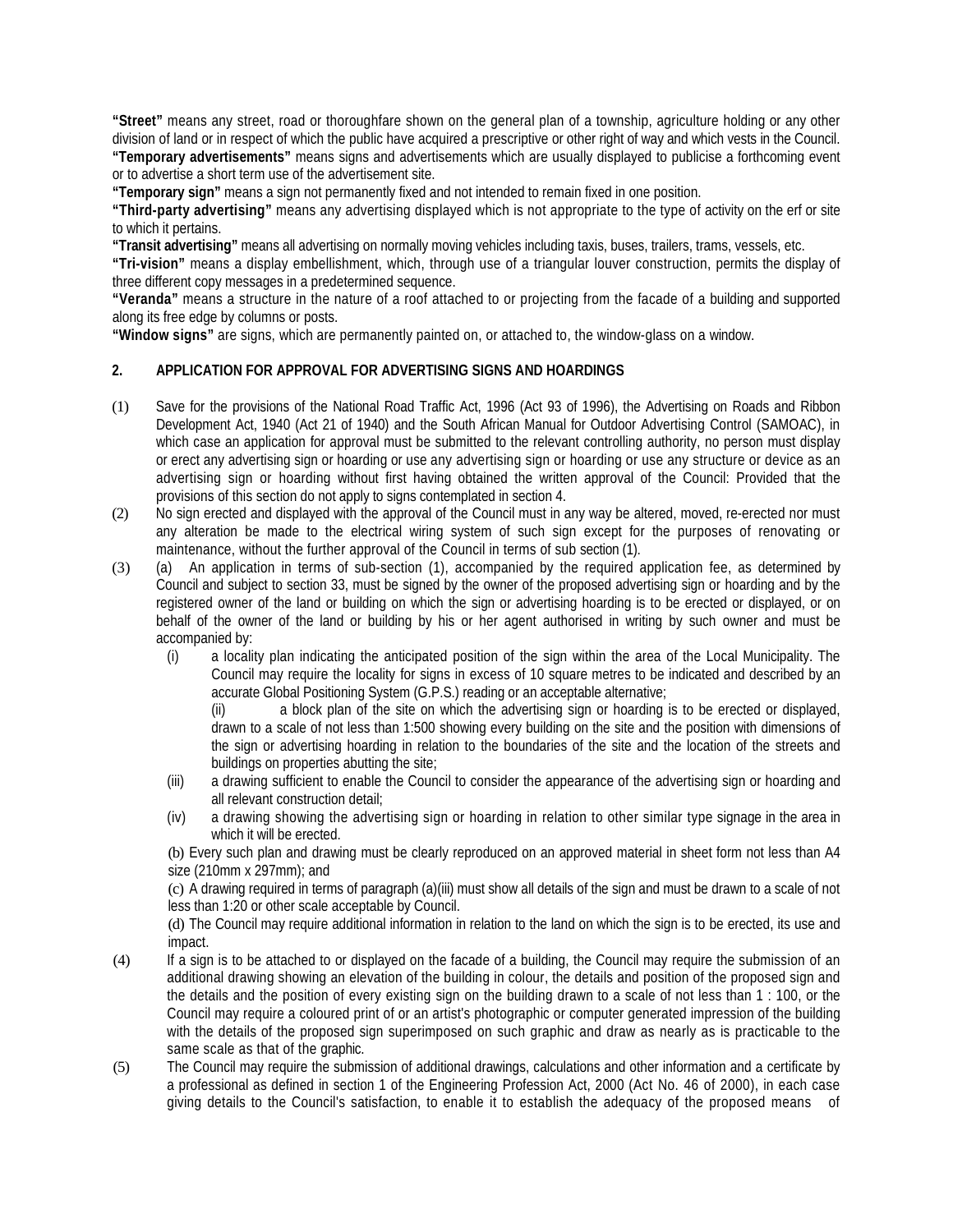securing, fixing or supporting any advertising sign, hoarding or screen referred to in section 13, to resist all loads and forces to which the advertising sign, hoarding or screen may be exposed and the sufficiency of the margin of safety against failure, in compliance with the provisions of Regulation Bl of the National Building Regulations GN R 2378 published under Government Gazette No. 12780 of 12 October 1990.

- (6) In considering an application submitted in terms of sub-section (1), the Council may, in addition to any other relevant factors, have due regard to the following:
	- (a) No advertising sign or hoarding or copy should be so designed or displayed that:

(i) it will be detrimental to the environment or to the amenity of the neighbourhood by reason of size, intensity of illumination, quality of design or materials or for any other reason;

- it will constitute a danger to any person or property;
- (iii) it will display any material which in the opinion of the Council is indecent, suggestive of indecency, prejudicial to public morals or objectionable;
- (iv) it will obliterate any other signs;
- (v) it will in the opinion of the Council be unsightly or detrimentally impact upon a sound architectural design:
- (vi) it will in any way impair the visibility of any road traffic sign or affect the safety of motorists or pedestrians,

(b) The size and location of a proposed advertising sign or hoarding and its alignment in relation to any existing advertising sign or hoarding or the same building or erf and its compatibility with the visual character of the area surrounding it.

(c) The number of signs displayed or to be displayed on the erf concerned and its legibility in the circumstances in which it is seen;

- (7) The Council may refuse any application submitted in terms of sub-section (1) or grant its approval subject to any amendment and/or condition which it may deem expedient, including a condition that the owner of any advertising sign or hoarding or the owner of the land or building on which such advertising sign or hoarding is to be erected and displayed, or both such owners, indemnify the Council to its satisfaction against any consequences flowing from the erection, display or mere presence of such advertising sign or hoarding.
- (8) The Council must without delay and in writing notify the applicant of its decision taken by virtue of sub-section (7).
- (9) Every application, plan, drawing and other document submitted in terms of this Section must on approval be retained by the Council for its records.
- (10) Any sign or advertising hoarding for which approval has been granted in terms of sub-section (7), must be erected and displayed in accordance with any plan, drawing or other document approved by the Council and any condition imposed in terms of that sub-section; the Council must be notified once any approved advertising sign or hoarding has been erected.
- (11) Notwithstanding anything contained in these By-laws, any advertising sign or hoarding which complies to the Council's satisfaction, with the considerations referred to in sub-section (6)(a), may be approved by the Council.
- (12) Notwithstanding anything contained in these By-laws, these By-laws are to be applied to the Land Use Zones as set out in the enforceable Town Planning Scheme or Land Use Scheme for the area of jurisdiction of the Municipality.
- (13) Advertising signs and hoardings approved in terms of section 2(7) will conform to the design requirements set out in section 28,

# **3. WITHDRAWALS OR AMENDMENT OF COUNCIL'S APPROVAL**

- (1) The Council may, at any time, withdraw an approval granted in terms of section 2(7) or amend any condition or impose a further condition in respect of such approval, if in the opinion of the Council an advertising sign or hoarding:
	- (a) Will be or become detrimental to the environment or the amenity of the neighbourhood by reason of size, intensity of illumination, quality of design or materials or for any other reason;
	- (b) Will constitute or become a danger to any persons or property;
	- (c) Will obliterate other signs, natural features, architectural features or visual lines of civic or historical interest.
- (2) Should an approved advertising sign or hoarding not be erected within six (6) months from approval or within a time specified in the approval granted, the approval will lapse.
- (3) Should the information requested by the Council to process a signage application not be provided within a threemonth period from the date of the request, the application is regarded as withdrawn.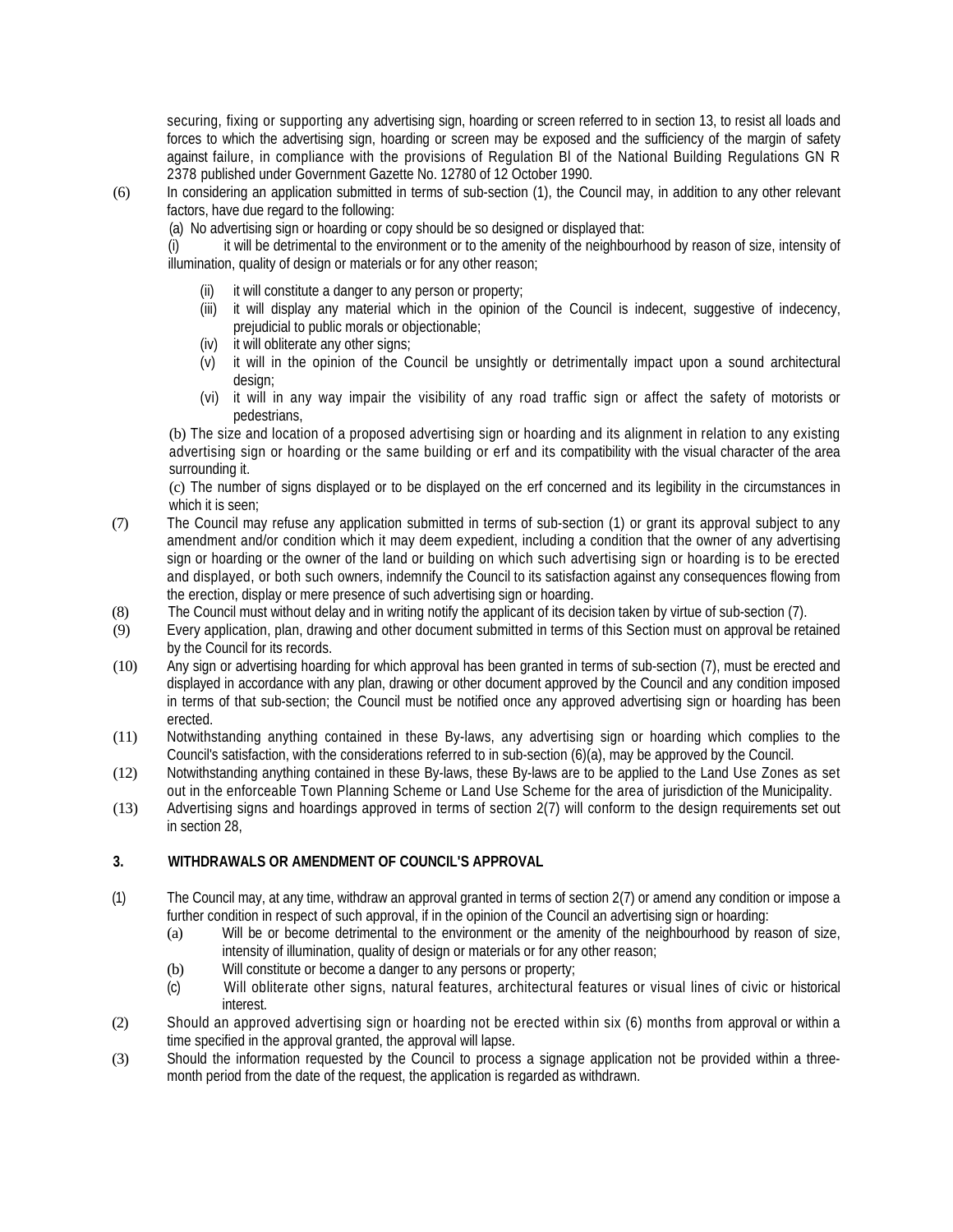## **4. EXEMPT SIGNS**

- (1) The following signs are exempted from the provisions of section 2 but must comply with all other provisions of these By-laws save for signs contemplated in (a) and (b) which need not so comply:
	- (a) any sign displayed in an arcade;
	- (b) any sign displayed inside a building;
	- (c) any sign displayed on an approved advertising hoarding;

(d) any sign advertising a current event in a cinema, theatre or other place of public entertainment, displayed in a fixture or building especially made for such display;

(e) any sign not exceeding the sizes specified hereunder, which is displayed on a site where a building, swimming pool, tennis court, paving, fencing or garden landscaping or any other structure is in the course of being constructed, erected, carried out or altered and which describes the building or structure being erected or other work or activity being carried out, and which displays the names of the contractors or consultants concerned in such work or activity and identifies the branches of the industry or the professions represented by them, during the course of such construction, erection, carrying out of alterations as the case may be: Provided that only one such sign, or set of signs may be permitted per street frontage of a site; and which is placed on or affixed to the building concerned or attached parallel on the boundary fence of the erf on which the building is situated. Such signs are to be removed within 21 days of the completion of the contract. Signage for ongoing maintenance contracts is not permitted;

f) any sign, other than a sign provided for in paragraph (e), not exceeding 12m² , and not exceeding a maximum erected height of 6m, which portrays or describes the type of development being carried out on a site and which gives details of the type of accommodation being provided, floor space available, the name, address and telephone number of the developer or his agent, erected during construction work or the carrying out of alterations or additions as the case may be and remaining for a period not exceeding 2 months after the completion of such work;

(g) a sign on a street frontage of a building occupied by shops, showrooms or other business uses as defined in the relevant Town Planning Scheme, other than a sign in an office park area, which is below the level of the ground floor ceiling and which is displayed on or fixed to the face of a building or suspended from the soffit of a canopy or veranda roof;

(h) a sign consisting of a 600mm x 450mm metal plate or board permitted in terms of Section 14;

(i) any flag hoisted on a suitable flag pole which displays only a company name and motif. A maximum of 5 flagpoles of 7m in height is permitted unless specific permission has been applied for as contemplated in terms of Section 2 for more than 5 flagpoles;

j) any sign in a locality wholly or mainly used for residential purposes, other than a brass plate or board not exceeding 600mm x 450mm in size, affixed indicating the name, address and telephone number of a security company contracted to protect the property, provided that only one sign per stand or subdivision may be permitted and such sign must be firmly affixed to the boundary wall, fence or gates on the street frontage;

(k) one sign not exceeding 600mm x 450mm in size on each street boundary of an erf or portion of an erf which sign indicates the existence of a commercial security service, burglar alarm system etc.

(l) a sign not exceeding 2m² , indicating the existence of a Block or Neighbourhood Watch System, displayed on a boundary wall or fence or in a position approved by the Council. If erected on its own pole(s), the minimum underside clearance of the sign above the pavement must be 2.1m.

- (2) The owner of the building or property on which a sign contemplated in sub-section (1)(g) is displayed, must indemnify the Council against any consequences
- (2) flowing from the erection, display or mere presence of the sign.
- (3) Any sign which does not comply with the provisions of these By-laws and which was lawfully displayed on the day immediately preceding the date of commencement of these By-laws is exempted from the requirements of these By-laws if the sign in the opinion of the Council is properly maintained and is not altered, moved or re -erected as contemplated in section 2(2).
- (4) Road traffic signs erected in terms of any Act of Parliament, Provincial Ordinance or By-law are exempt from the provisions of these By-laws.
- (5) Any sign erected as a specific requirement in terms of any By-law, Provincial Ordinance or Act of Parliament is exempt from these By-laws.
- (6) Any transit sign, which is mobile at all times and complies with all requirements of the Road Traffic Act is exempt from these By-laws.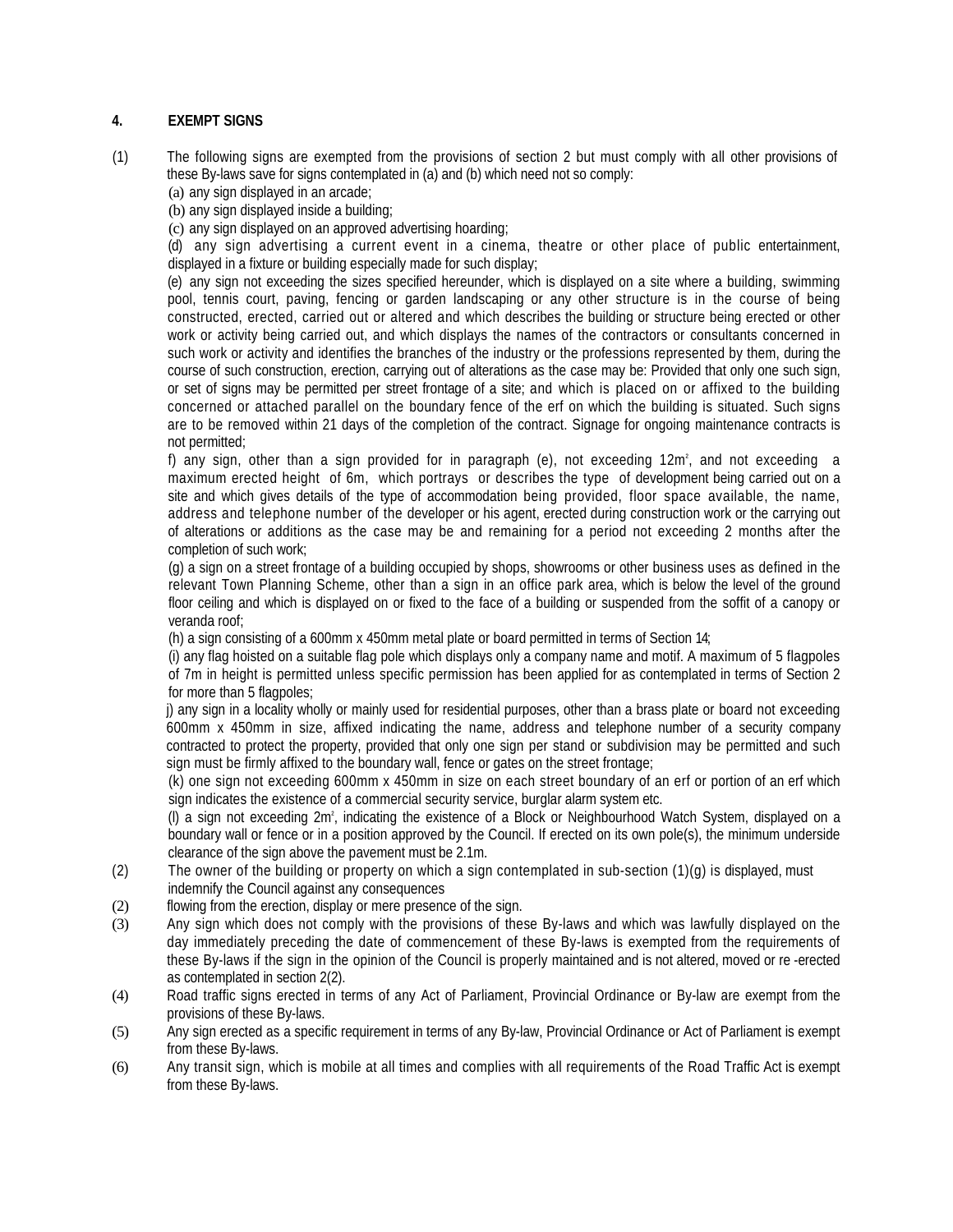# **5. PROHIBITED SIGNS**

No person may erect or cause or permit to be erected or maintained any of the following signs:

- (1) Any sign painted on the roof of a building or painted on, attached to, or fixed between the columns or posts of a veranda.
- (2) (a) any sign which projects above or below any fascia, bearer, beam or balustrade of a street veranda or balcony; (b) any luminous or illuminated sign which is fixed to any fascia, bearer, beam or balustrade of any splayed or rounded corner of a street veranda or balcony.
- (3) Any sign suspended across a street unless otherwise approved by Council.
- (4) Any sign on calico, paper mache, plastic, woven or similar material or of any kind whatsoever, except those provided for in terms of Section 20 or unless consisting of flexface within an approved advertising sign.
- (5) Any swinging sign, which is a sign not rigidly and permanently fixed.
- (6) Any sign which may either obscure a road traffic sign, be mistaken for with or interfere with the functioning of a road traffic sign.
- (7) Any sign which may obscure traffic by restricting motorists' vision and lines of sight thus endangering motorists' safety.
- (8) Any sign which is indecent or suggestive of indecency, prejudicial to public morals or is reasonably objectionable.
- (9) Any sign which will obstruct any window or opening provided for the ventilation of a building or which obstructs any stairway or doorway or other means of exit from a building or which will prevent the movement of persons from one part of a roof to another part thereof.
- (10) Any animated or flashing sign the frequency of the animations or flashes or other intermittent alternations of which disturbs the residents or occupants of any building or is a source of nuisance to the public or impairs road traffic safety.
- (11) Any illuminated sign, the level of illumination of which unreasonably disturbs the residents or occupants of any building or is a source of nuisance to the public.
- (12) Any movable temporary or permanent sign other than those specifically provided for in these By- laws.
- (13) Any sign referring to a price or change in price of merchandise except in a shop window, or on the article itself.
- (14) Any advertisement or sign other than an exempted sign, for which neither a permit nor approval has been obtained.
- (15) Any poster otherwise than on a hoarding legally erected for the purpose of accommodating such poster.
- (16) Any sign or signs, the total area of which exceeds 30m² , painted or fixed on a wall of a building not being a front wall of such building, unless approved by Council.
- (17) Any sign painted on any fence or boundary wall, not being an approved sign or hoarding.
- (18) Any sign which does not comply with the requirements of or which do these By- laws not permit.
- 
- (19) Any sign, which may obstruct pedestrian or vehicular traffic.<br>(20) Any form of flypostering on private or Council, property or as Any form of flypostering on private or Council, property or assets.
- (21) Any transit advertising sign that is parked irrespective of whether it is attached to a vehicle or not.
- (22) Any poster or sign attached to a tree.
- (23) Any poster attached or pasted to a bridge.
- (24) Any temporary sign for commercial or third-party advertising erected on Council land or land vested in the Council, unless by prior signed encroachment agreement or contract with the Council.
- (25) Any sign attached to a bridge or any other Council asset, unless by prior signed agreement or contract with the Council.
- (26) Any third party advertising sign on any property zoned "Residential" in terms of the relevant Town Planning Scheme whether secondary rights or not have been granted by Council and which are exercised on the erf.
- (27) Any sign or poster attached to a Road Traffic Sign.

# **6. SIGNS SUSPENDED UNDER VERANDAHS OR CANOPIES**

Every sign, which is suspended from a veranda or a canopy, must comply with the following requirements:

- (1) Unless the Council otherwise permits, having regard to the design of the veranda or canopy and its associated building and to the position of the building in relation to the street boundary of the erf, the sign must be fixed with its faces at right angles to such boundary.
- (2) No part of the sign may project beyond the outer edge of the veranda or canopy from which it is suspended.
- (3) No part of the sign may be less than 2.4m above the surface of the sidewalk or ground level immediately below it, nor should the top of the sign be more than l m below the canopy or veranda from which it is suspended nor may any sign exceed lm in depth.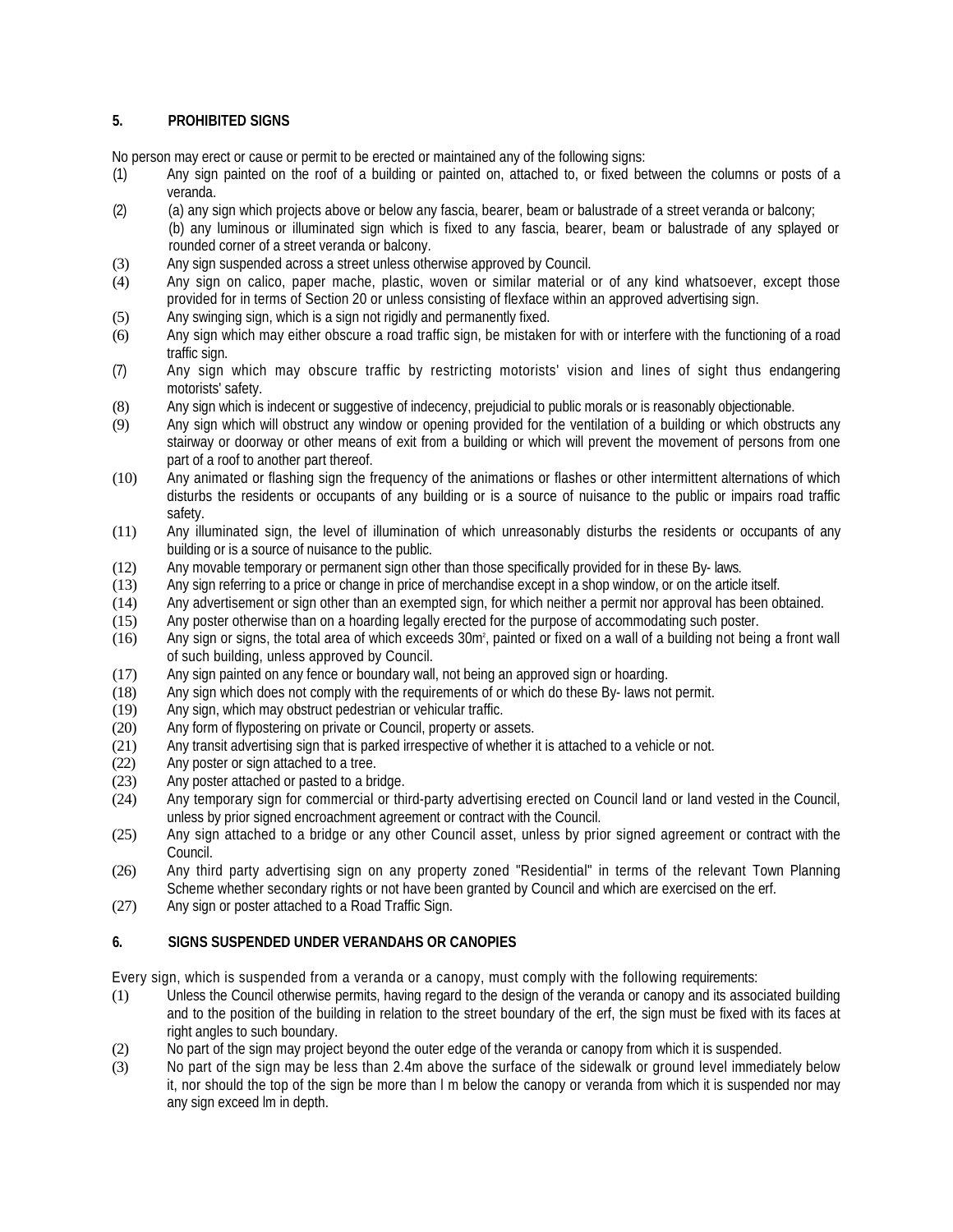(4) Unless the Council in writing otherwise permits, the bottom edge of the sign when suspended must be horizontal and the supports by means of which the sign is suspended, must be an integral part of the design of the sign.

# **7 SIGNS ON VERANDAHS AND CANOPIES OVER STREET**

- (1) Save as herein before provided with regard to hanging signs, every sign affixed to or onto a veranda over a street must be set parallel to the building line.
- (2) Such signs may not exceed 600mm in depth and must be fixed immediately above the eaves of the veranda roof in such manner as not to project beyond the rear of the roof gutter or must be fixed against but not above or below the veranda parapet or balustrade in such manner as not, to project more than 230mm from the outside face of such parapet or balustrade: Provided that-
	- (a) a sign on a public building fixed to or on a veranda over a street and which displays only the features or programme of an entertainment to be given in such public building must have a maximum area of 1m in the aggregate for every 1.5m or part thereof of the frontage of such building to the street over which the sign is erected and must not exceed 1.2m in height.
	- (b) nothing in this section contained may be taken to prohibit the painting of signs not exceed 600mm in depth on beams over veranda columns, or on parapets of verandas;
	- (c) no illuminated sign or sign designed to reflect light, may be attached to or displayed on any splayed or rounded corner of a veranda or canopy at a street intersection.

## **8. PROJECTING SIGNS**

- (1) All projecting signs must be set at right angles to the building line and must be fixed at a height of not less than 2,75m above the pavement.
- (2) Save as is provided in sub-section (3), no projecting signs may exceed 600mm in height, nor project more than 900mm from the building to which they are attached.
- (3) Notwithstanding the provisions of sub-section (2), larger projecting signs may be erected: Provided:
	- (a) the owner of the building or the person for whom the sign is being erected must make application for and assume the responsibility in connection with such sign, including maintenance, an annual inspection to satisfy himself or herself regarding its safety and liability for all loss or damage caused to any person or property by reason of or in any way arising out of the erection, maintenance or existence of such sign;
	- (b) the design thereof must be to the satisfaction of the Council, and it must comply in all respects with these By-laws;
	- (c) such sign must be fixed at right angles to the street and the front of the building upon which it is erected;
	- (d) such sign must be constructed of metal framing and covered with metal sheeting and may not exceed 300mm in depth from face to face;
	- (e) such sign may not exceed a mass of 450kg or 675kg in the case of a sign consisting only of the name of a central public entertainment building;
	- (f) such sign may not exceed 9m in height or 1.5m total projection from the building, or in the case of a sign consisting only of the name of a central public entertainment building, 14m in height and 1.8m in total projection from the building: Provided that this paragraph does not apply to any sign which has been erected prior to the date of the publication of these by-laws;
	- (g) the sign must be supported, by at least four iron brackets properly fixed to the building, any two of which must be capable of carrying the whole mass of the sign, together with wind pressure, against which pressure the sign must be satisfactorily braced and stayed;
	- (h) upon receipt of a notification by the Council under the hand of the Building Control Officer that such sign is unsafe, it must be removed forthwith by the applicant without any compensation by the Council whatsoever;
	- (i) the owner of such sign must sign a form declaring himself or herself to accept, and be bound by the above conditions.

## **9. PYLON SIGNS**

- (1) For the purposes of this section the word "pylon" includes any pylon, mast, tower or similar structure to which a sign is attached, supported, displayed or which is constructed as a sign.
- (2) Every pylon must be independently supported and for that purpose be properly secured to an adequate foundation in the ground and be entirely self supporting without the aid of guys, stays, brackets or other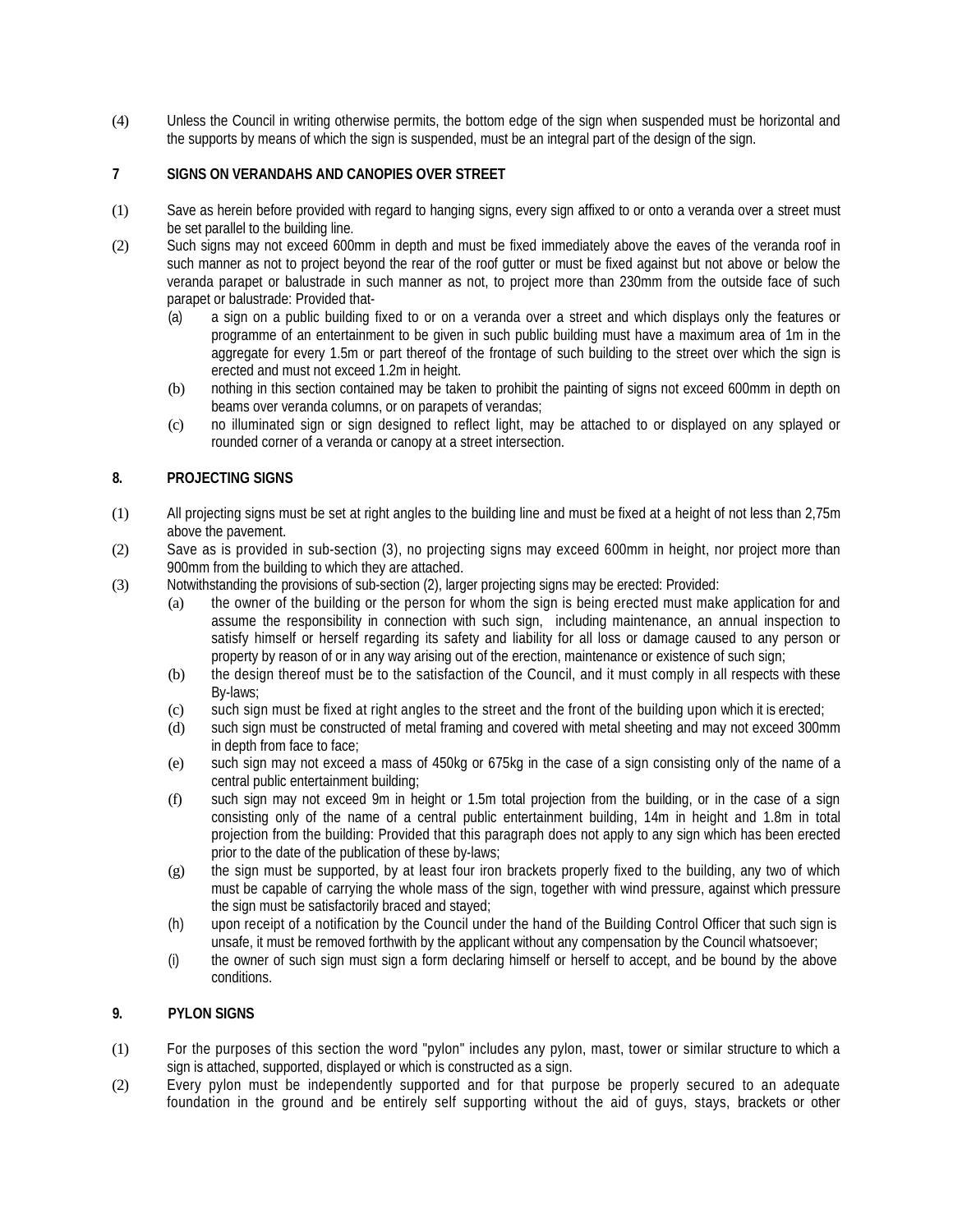restraining devices.

- (3) The dimensions of a pylon and its associated pylon sign must be such that the entire assembly, whether stationary or actuated, can be contained wholly within a notional vertical cylindrical figure having a diameter of 9m and a height of 12m. or such dimensions as the Council may require.
- (4) No activated or protruding part of a pylon or of a pylon sign may be less than 2.4m above the highest point of the existing ground level immediately below such pylon or sign or such other height as the Council may require.
- (5) The Council may consider on merit a request by the owner of a property, which adjoins Council road reserve to erect a pylon solely for the display of the name of the business/es, conducted at that particular property. An encroachment agreement must be signed with the Council setting out the period and fee payable. The Council is indemnified against any claims.

# 10. **SIGNS INDICATING THE DEVELOPMENT OF A TOWNSHIP OR PROPERTY**

- (1) No sign referring to the laying out or development of any land as a township or to the disposal of any erven in a township or a property development must be erected prior to the land-use rights being promulgated.
- (2) No sign referring to the laying out or development of any land as a township or to the disposal of any erven in a township or a property development may exceed 12m squared, with a maximum erected height of 6m.
- (3) Any approval granted in respect of such a sign in terms of section 2, lapses after the expiry of one year after the date of such approval, unless the Council has granted an extension.
- (4) The sign must be located on the site of the proposed township or property development.
- (5) The Council may approve a larger sign or hoarding for a particular development after taking into consideration the size of the development which must be 5ha or larger on condition that approval lapses after the expiry of one year after the date of such approval.
- (6) All signs must be removed within three months of a development being completed or occupied.

## 11. **SIGNS FLAT ON BUILDINGS**

- (1) The total area of any sign placed flat on the front wall of a building facing a street may not exceed 20m² for every 15m of building frontage to the street which such sign faces with a maximum area of 200m² .
- (2) The maximum projection of a sign referred to in sub-section (1) over the footway or ground level must be 75mm where such sign is less than 2,4m above the sidewalk or ground level immediately below such sign and 230mm where such sign is more than 2,4m above such footway or ground level
- (3) Signs placed flat on a wall of a building not being a wall contemplated in sub-section (1), may not exceed 20m² in total area, unless located in a commercial or industrial zone.
- (4) Notwithstanding the provisions of sub-section (1) and (3), the Council may where it considers it desirable in the interests of the aesthetic appearance of the building or wall on which the sign is placed or of the neighbourhood of such building or wall, permit or require the dimensions of any such sign to be greater than those prescribed.

# **12. REQUIREMENTS FOR SKY SIGNS**

- (1) Two or more sky signs placed one above the other, whether or not in the same vertical plane, for the purposes of, this section, is deemed to be one sign.
- (2) In areas of maximum or partial control, every sky sign must be set against a screen complying with the requirement of section 13.
- (3) No part of a sky sign may protrude beyond, above or below the edge of the screen required in terms of sub-section (2).
- (4) If the number of storeys contained in that part of a building which is directly below a sky sign as set out in column 1 of the following table, the maximum vertical dimension of such is recommended not to exceed the dimension specified opposite such number in column 2 of that table:

## **Number of Maximum Storeys Below Sign Vertical Dimension**

| Column 1               | Column 2         |
|------------------------|------------------|
| One or two storeys     | 1.5m             |
| Three or four storeys  | 2.0 <sub>m</sub> |
| Five or six storeys    | 3.0 <sub>m</sub> |
| Seven or eight storeys | 4.0 <sub>m</sub> |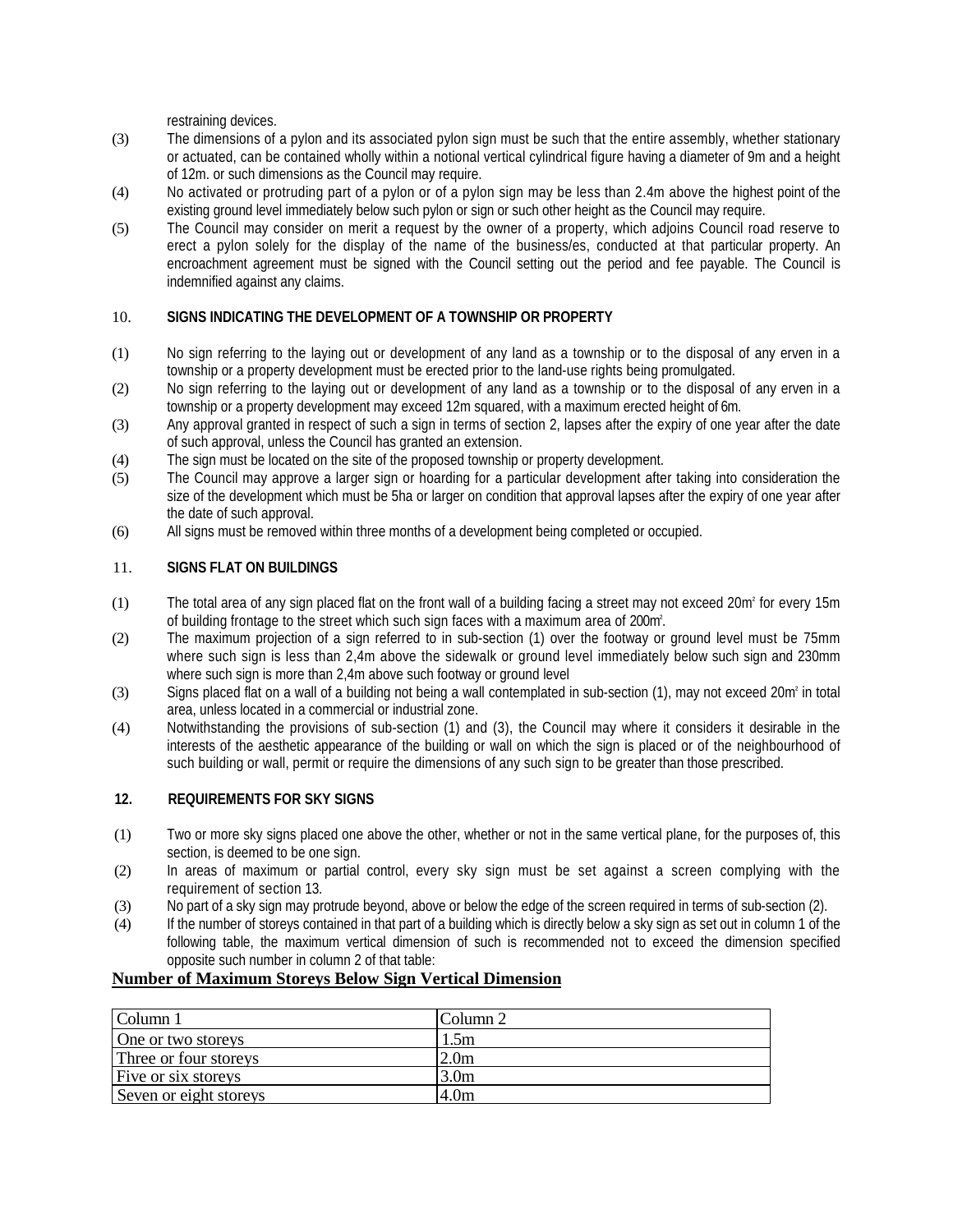| Nine<br>storeys<br>∖.∪m<br>more<br>or |  |  |
|---------------------------------------|--|--|
|---------------------------------------|--|--|

(5) A sky sign with dimensions other than the above table will be considered by Council on its merits.

## **13. SCREENS FOR SKY SIGNS**

Every screen for sky sign required in terms of section 12(2) must comply with the following requirements:

- (a) (i) Subject to the provisions of subparagraph (ii), every screen must be so arranged and constructed as to form a continuous enclosure effectively concealing the frame and the structural components of the sky sign and the screen from view and, if the Council so requires, from adjacent or neighbouring properties;
	- (ii) if, in the opinion of the Council, the walls of any contiguous buildings are of such height and construction that they will effectively conceal and do not contain openings overlooking the frame and structural components referred to in subparagraph (i), the Council may, subject to any condition it deems expedient, relax the requirement of that subparagraph requiring the provision of a continuous enclosure;
- (b) unless the Council allows otherwise, no part of the screen may protrude beyond the perimeter of the building on which it is constructed;
- (c) the gap between the bottom of the screen and that part of the building immediately below it may not exceed 100mm;
- (d) the vertical dimension of every such screen may not exceed one-and-one-half times the vertical dimension of the sky sign as contemplated in Section 12(4): Provided that if the screen also encloses a lift motor room, tank or other structure on the roof of the building, the vertical dimension of the screen may be increased to the same height as such room, tank or structure;
- (e) if the material of which the screen is made has an open mesh or grid formation, the openings in such mesh or grid must be uniform, the aggregate area of the openings may not exceed 25% of the area of the screen and no dimension of any such opening may exceed 100mm: Provided that the Council may allow the erection of a screen of louvre design if it will ensure the effective concealment as required in terms of paragraph (a)(i)

### **14. SIGNS ON BUILDINGS USED FOR RESIDENTIAL PURPOSES**

- (1) A single sign containing the name only of any building used for residential purposes other than a dwelling house, and a sign consisting of a 600mm x 450mm brass or other metal plate displaying the name of the company owning or managing such building, its logo and telephone number, may be displayed.
- (2) A sign contemplated in sub-section (1) must:
	- (a) be fixed to or built into one or more walls of the building or a freestanding wall or boundary wall of the property;
	- (b) not be internally illuminated;
	- (c) be limited to one each of the signs referred to in that sub-section per street frontage of the property concerned.
- (3) A sign consisting of a 600mm x 450mm metal plate or board indicating the name and profession or occupation of the occupant may be affixed to the boundary wall or fence, or the entrance door of a dwelling house or dwelling unit, or to a wall in the entrance hall of a building used for residential purposes.
- (4) Where a business or profession is conducted from a property in a predominantly residential area by consent of the Council, or through rezoning a sign not exceeding 2 square meter, advising the public as to the nature of the business or profession conducted on the premises, may be erected as an element of a street-facing boundary wall. Any sign so erected must form an aesthetically integral portion of the architecture of either the street, facing boundary wall or a substantial architecture element designed to the satisfaction of the Council on the boundary of the property in question. The sign so erected may not, in the opinion of the Council, detract from the residential character of the neighbourhood or have a negative impact on the market value of adjacent residential properties.

### **15. SIGNS ON AWNINGS**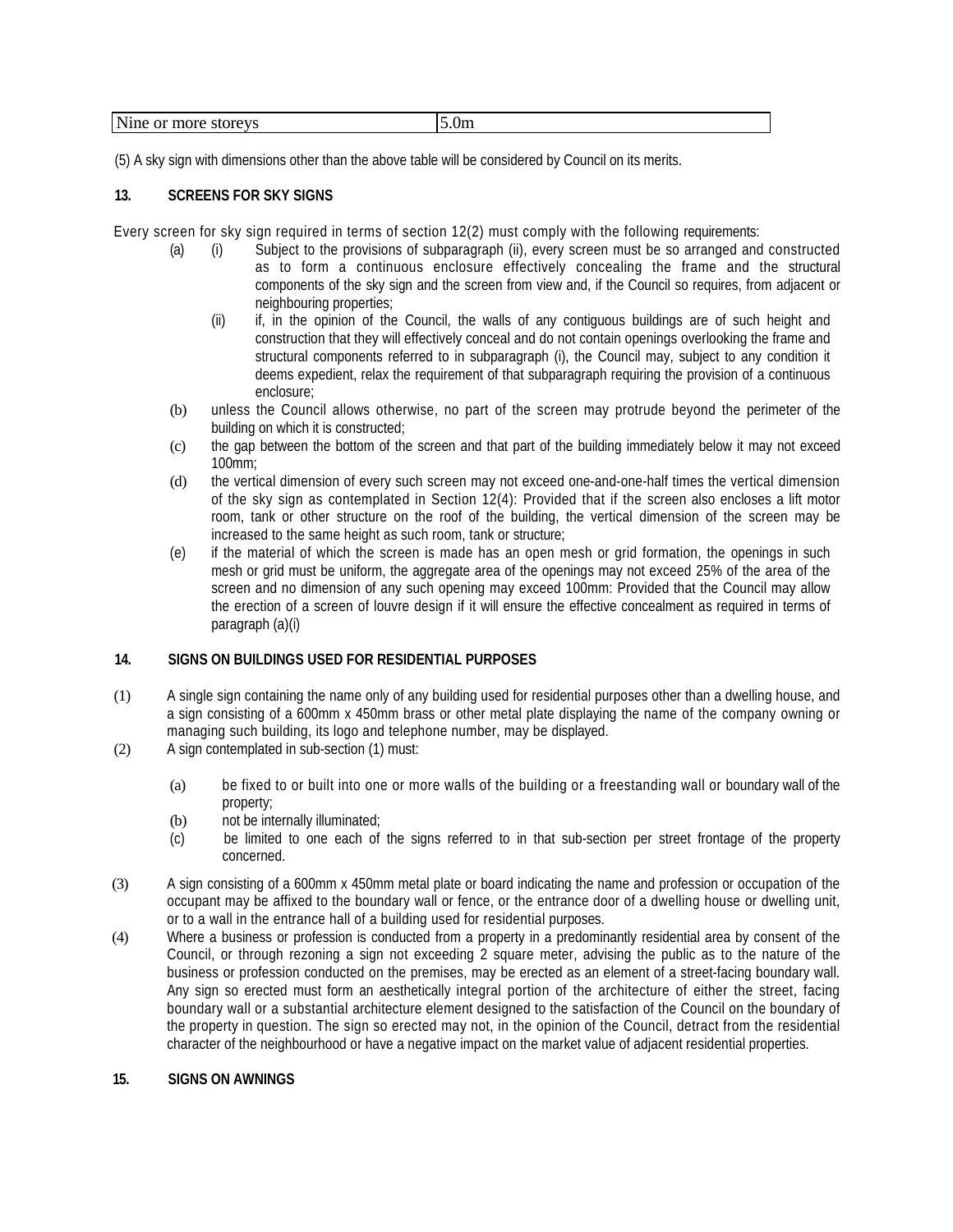A sign containing only the name of a hotel, shop or restaurant may be displayed on an awning of approved material.

## **16. SUN-BLINDS**

- (1) All sunblinds must be so made and fixed as to be incapable of being lowered to within 2m of the footway or pavement.
- (2) Except at street intersections, sunblinds may only be placed parallel to the building line.
- (3) At street intersections, sunblinds, both new and existing, must be so placed that they will not cause any interference with vehicular or pedestrian traffic, traffic lights, street nameplates or other notices for the guidance of the public.

## **17. SIGNS NOT TO BE FIXED TO VERANDAH COLUMNS**

No sign of any description may be fixed to street veranda posts or columns.

### **18. SIGNS REGARDED AS TENANCY AT WILL**

- (1) Any person erecting or possessing signs on or over any street, footway or pavement must be regarded a tenant at will of the Council in respect of such signs and, if instructed by the Council to remove any or all of them, may do so either within 14 days if the sign is fixed to a pole or other structure, or immediately if the sign is free standing and portable, without any compensation either for direct, indirect or consequential damages.
- (2) The Council may remove such signs in the event of non-compliance with such instruction or if they are not in accordance with these By-laws, and the expenses of such removal is recoverable in the ordinary process of law from the owner of the building or from the person to whom the signs belong.

### **19. ADVERTISEMENTS ON BANNERS OR SIMILAR ITEMS**

- (1) Subject to the provisions of Section 4(1) and sub-section (2) no advertisement may be displayed on any banner, streamer, flag, paper, paper mache, plastic sheet or other similar pliable material or on calico or other woven material, without the written permission of the Council, subject to such conditions as the Council may deem expedient.
- (2) Permission in terms of sub-section (1) may only be granted for an advertisement relating to a function or event conducted for religious, educational, social welfare, animal welfare, sporting, civic or cultural purposes or to a function or event relating to a Local Government, Provincial or National election or referendum.
- (3) Every application for permission in terms of sub-section (1) must be in terms of the tariff of charges as determined by Council in respect of each advertisement to which the application relates.
- (4) The Council or its authorised agent may, without notice, remove and destroy any advertisement contemplated in sub-section (1), which is displayed in contravention of this Section.
- (5) Every person to whom permission has been granted in terms of sub-section (1) must ensure that the following requirements are complied with:
	- (a) not more than five advertisements may be displayed in respect of one function or event and with no more than one advertisement per street front;
	- (b) every advertisement must be attached to or suspended between poles or other supports on the site on which the function or event is to be held;
	- (c) every advertisement must be so attached so as not to interfere with, or constitute a danger to passing vehicular or pedestrian traffic;
	- (d) no advertisement may be displayed for more than one week before the date of the function or event advertised nor may any such advertisement be permitted to remain in position for more than three days after the conclusion of such function or event.
- (6) No banner approved in terms of this section may be larger than 6 square meter.

# **20. ADVERTISEMENTS ON BALLOONS**

The Council may, for the purpose of considering an application for approval in terms of Section 2 of a sign to be displayed on a tethered balloon for a period not exceeding four days and being airborne only during daylight hours, have regard to:

(a) the period for which the balloon will so be used;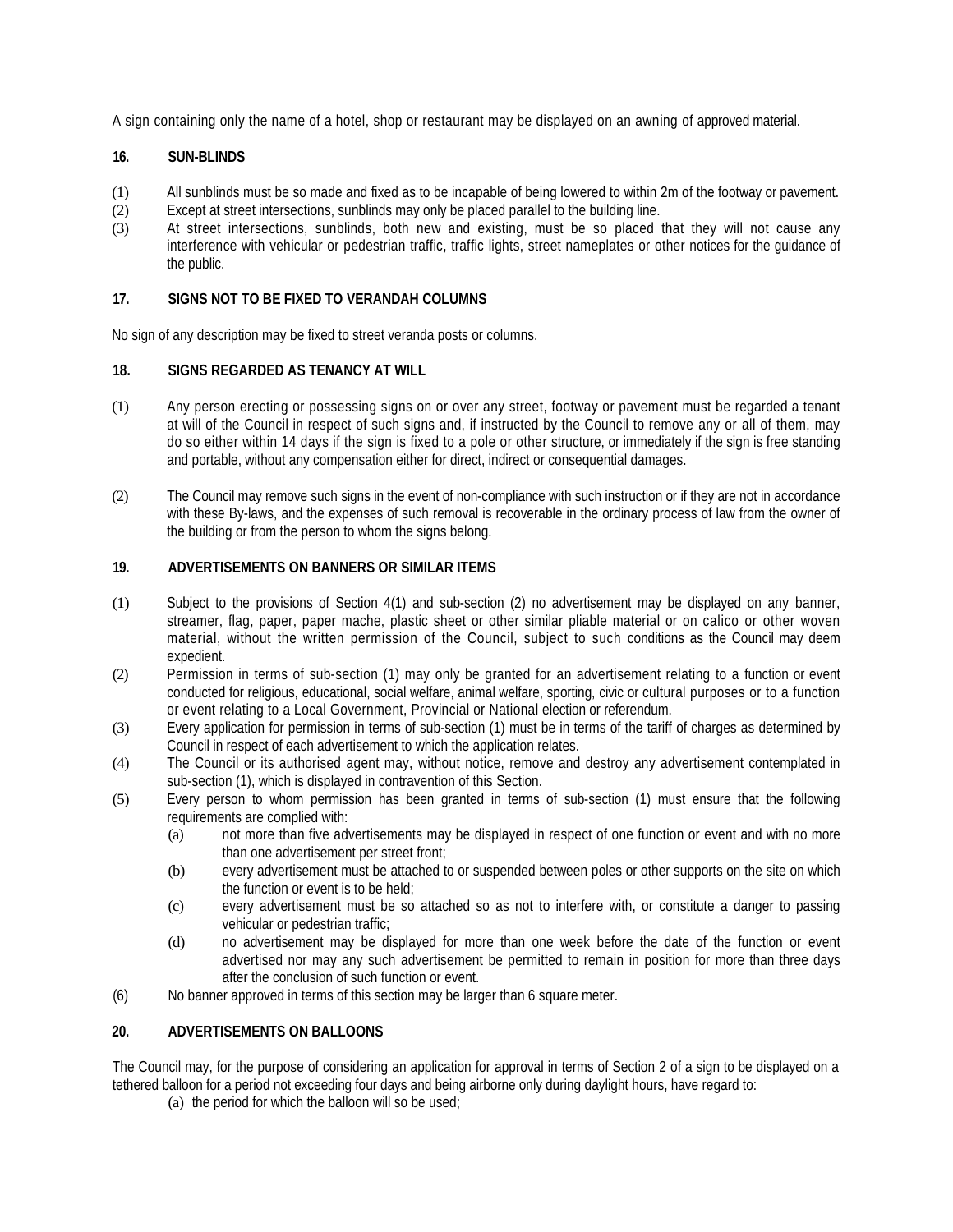- (b) the size of the balloon;
- (c) the strength of the anchorage and of the anchoring cable;
- (d) the provision of a device by means of which the balloon will automatically so of deflate as to sink slowly to the ground in the event of the failure or severance the anchorage or anchoring cable;
- (e) the possibility of interference with traffic, pedestrian or vehicles;
- (f) any requirement or condition prescribe by the Department of Civil Aviation, including the maximum permissible height to which the balloon must be restricted;
- (g) the location of the balloon.

# **21. PAINTED ADVERTISEMENTS**

- (1) Subject to the provisions of sub-section (2), no sign may be painted directly on to any building, canopy, column, boundary wall, post or structure, other than on the external or internal surface of a window.
- (2) Subject to the approval of the Council in terms of section 2, the name of any person or company carrying on business in a building may be painted directly on any approved wall of such building.
- (3) Subject to the approval of the Council in terms of section 2 murals with advertising painted directly onto any approved surface may be considered on merit.

## **22. TEMPORARY SIGNS AND ADVERTISING**

- (1) Signs relating to the letting or selling of property, complying with the following requirements, may be displayed without the approval of the Council:
	- (a) any sign not exceeding 600mm x 450mm in size containing the words "for sale" in respect of any dwelling house or residential building and which in addition may display only the name, address and telephone number of the selling agent, and which is placed on or fixed to the building concerned, is attached parallel to a boundary fence of the erf on which the building is situated or is otherwise displayed within the boundaries of such erf. Such signs must be limited to one sign per agent with a maximum of, three signs per erf;
	- (b) any one sign per street frontage not exceeding 600mm x 450mm in size, which contains only the word "Sold" in respect of any dwelling house, or residential building, and which:
		- (i) is displayed only after all signs referred to in paragraph (a) have been removed;<br>(ii) is placed on or fixed to the building concerned, or is attached to a boundary fe
		- is placed on or fixed to the building concerned, or is attached to a boundary fence of the erf on which the building is situated or is otherwise displayed within the boundaries of such erf;
	- (c) any sign not exceeding 6m² fixed flat on the facade of a non-residential building which contains only the words "For Sale" or "To Let" and the name, address and telephone number for the selling or letting agent, or only the lettering for the word "Sold' with a maximum of one sign per building for a period not exceeding three months.
	- (d) any sign not exceeding 600mm x 450mm in size, displayed on a vacant residential erf and which displays only the words "For Sale" and the name, address and telephone number of the owner or his agent, or only the word "Sold". Such signs must be limited to one sign per agency with a maximum of three agencies per erf for a maximum period of two months;
	- (e) Any sign not exceeding 6m² in size on a vacant non-residential erf and which displays only the words "For Sale" or "To Let" and the name, address and telephone number of the owner or his agent or only the word "Sold" and no other wording whatsoever with a only one sign per erf for a maximum period of three months.
	- (f) any directional sign displayed by the Automobile Association of Southern Africa or any other approved body advertising a particular event.
- (2) Any sign, or banner not exceeding 4m² and not more than 3m above the ground, containing letters, figures, advertising emblems or devices, not exceeding 150mm in height, relating solely to an entertainment, meeting, auction or a sale to be held upon or in relation to a certain site, may be displayed upon such site: provided that such sign or banner may not be displayed for more than one week before the function or event, the date of which must be displayed on the sign or banner, nor remain in position for more than three days after the conclusion of the function or event,
- (3) Any selling or letting board(s) requiring the approval of the Council in terms of section 2(1) must conform to these Bylaws.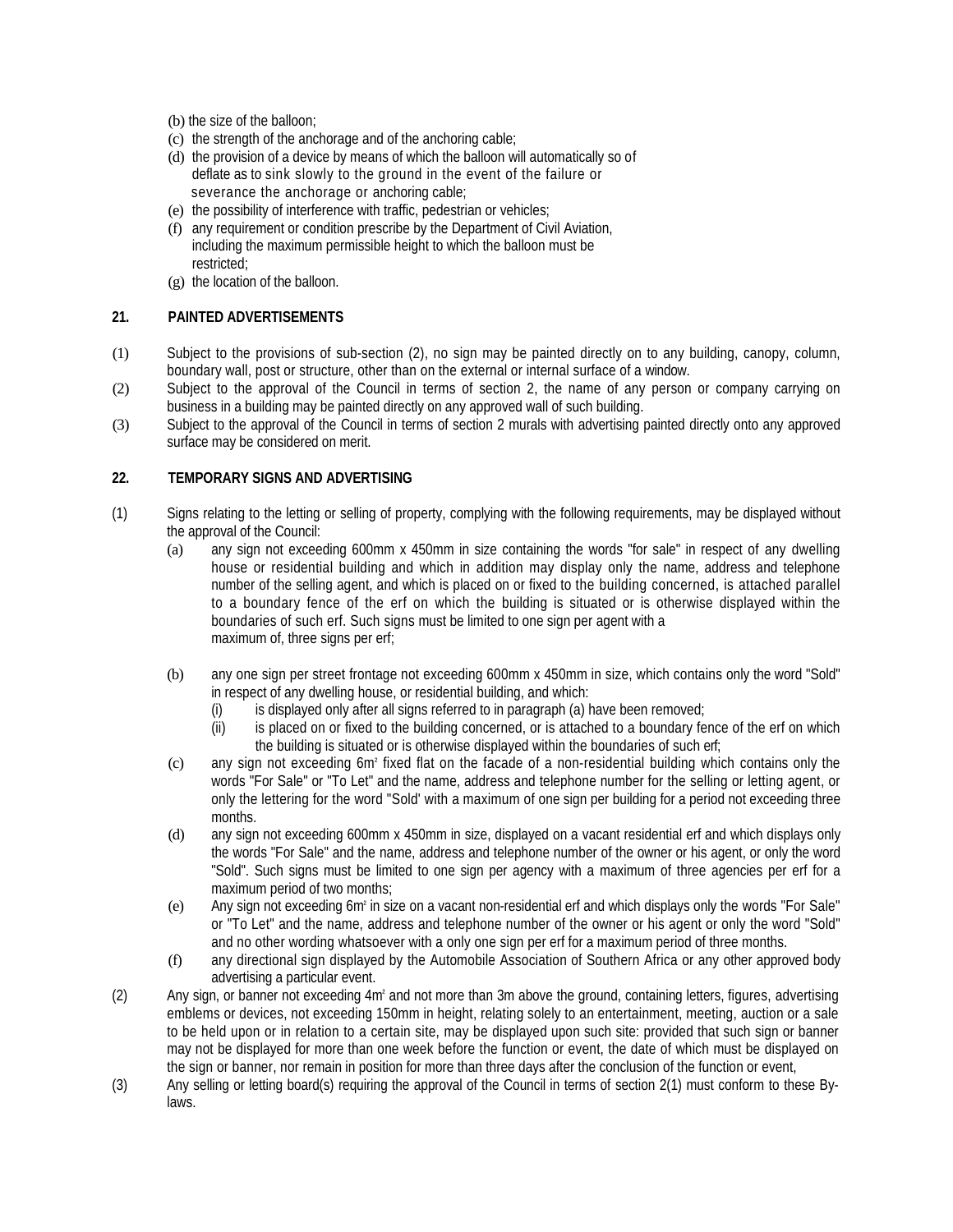## **23. SIGNS ON AND OVER STREETS**

- (1) Every person owning, displaying or causing to be displayed a sign which, or any part of which, overhangs, or is placed on any street must, on being instructed by notice in writing by the Council to do so, remove it within twenty four hours from the date of such instruction or within such longer period specified in such notice without payment of any compensation.
- (2) In the event of non-compliance with an instruction in terms of sub-section (1), the Council may itself remove the sign concerned and may recover the cost thereof from the person or persons, jointly and severally, to whom a notice in terms of sub-section (1) was addressed and such persons must not be entitled to any compensation.

# **24. BILLBOARDS**

- (1) Any billboard displayed may not:
	- (a) be in conflict with applicable National Legislation, or local By -laws;
	- (b) be detrimental to the nature or the environment in which it is located by reason of abnormal size, intensity of illumination or design;
	- (c) be in its content objectionable, indecent or insensitive to any section of the public or to any religious or cultural groupings or the like;
	- (d) unreasonably obscure partially or wholly any sign previously erected and legally displayed;
	- (e) constitute a danger to any person or property.
	- (f) encroach the boundary line of the property on which it is erected.
- (2) At road intersections, a maximum of 2 single-sided advertising boards per intersection may be permitted.
- (3) Spacing of billboards must be at the discretion of the Council having regard to safety, aesthetics, environmental, local area frameworks and other considerations.
- (4) Billboards in rural areas must be erected in such a way as not to obstruct one another, be of even height wherever possible and evenly spaced.
- (5) Where, in the opinion of the Council, a sign alley has been created the spacing of billboards must be at the discretion of the Council.
- (6) Billboards must be erected and serviced to comply with the following conditions:
	- (a) Signalised intersection
		- (i) they may not have as main colours, red, amber, green and the advertising sign to be well clear of the signal heads:
		- (ii) they may not obscure or interfere with any road traffic light or sign;
	- (b) Illumination -

Illumination of billboards is permitted provided such illumination does not constitute a road safety hazard or cause undue disturbance.

(c) Erection and servicing on public roads -

The traffic flow should not be impeded during erection and servicing of a billboard on a public road unless prior permission has been obtained and the necessary precautions arranged.

Prohibited areas on motorways -

Billboards may be permitted within specified distances of on and off-ramps of motorways and overhead traffic directional signs where a curve in the road renders the billboard not to interfere with a clear and undistracted view of the directional traffic sign.

- (7) Sign owner's name or logo must be clearly displayed.
- (8) The sign owner must conduct regular site inspections to ensure the good condition of boards. Traffic flow should not be impeded during the servicing of a billboard on a public road unless prior permission has been obtained and the necessary safety precautions arranged.
- (9) At the Council's discretion size per copy must be a maximum of:
	- (a) Areas of partial control  $40m^2$
	- (b) Areas of minimum control 81m²
- (10) An application fee as determined by Council is payable.
- (11) The height of a billboard must not exceed 12m unless otherwise approved by Council.
- **25. TRANSIT SIGNS**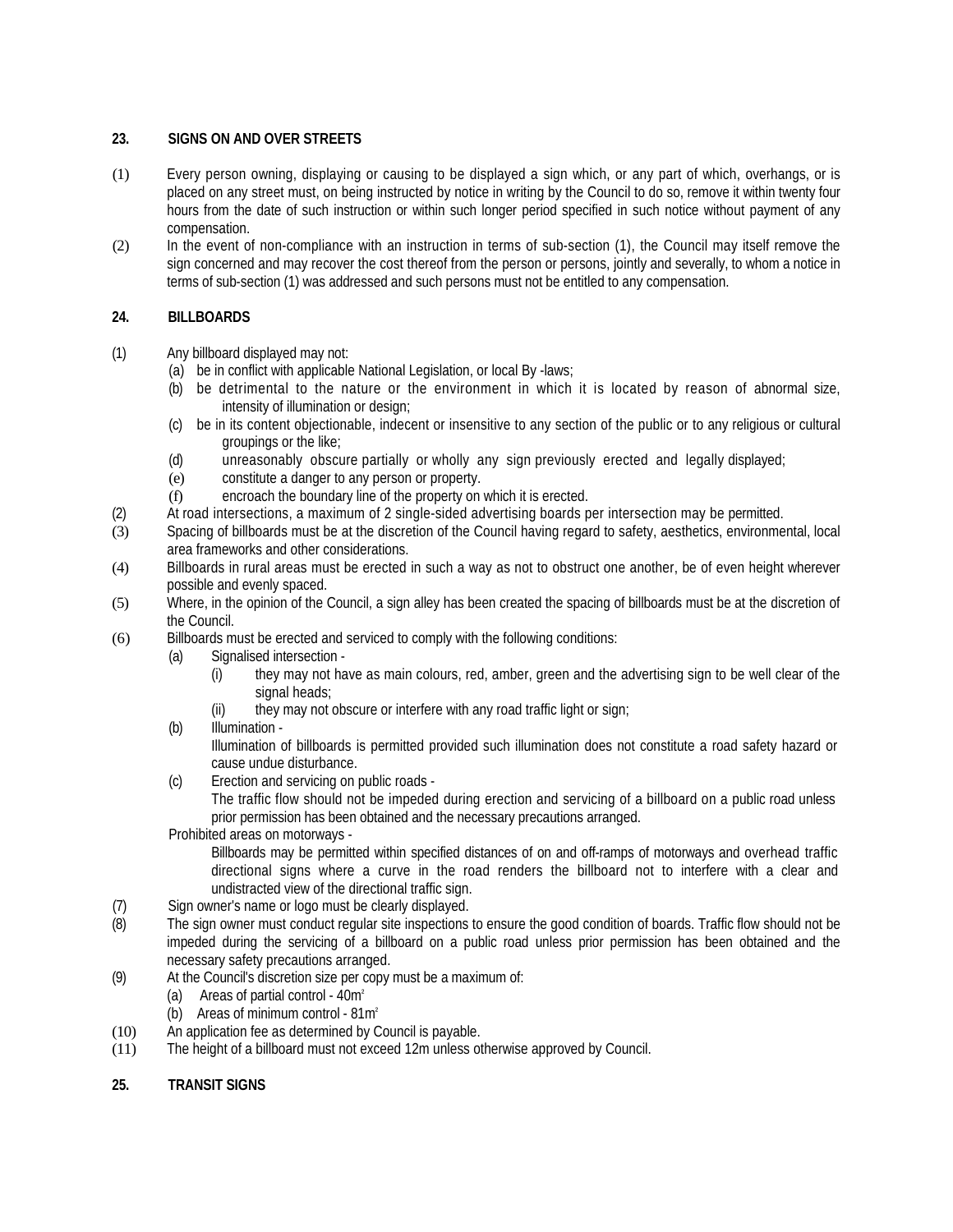- (1) Transit advertising signs may only be permitted to be displayed if mobile at all times and comply with all requirements of Road Traffic legislation.
- (2) The parking of a transit advertising sign on Council or private property for the purposes of third- party advertising is prohibited.
- (3) Transit advertising signs parked on private property for the purpose of storage must be positioned in such a manner as not to be visible from a street or public place.
- (4) Notwithstanding the provisions of sub-sections (1), (2) and (3) or otherwise in contravention of these By-laws, the Council or its authorised agent may, without prior notice, carry out the removal and impoundment of such transit advertising sign.
- (5) A transit advertising sign impounded by the Council may be released in terms of section 33 (5)(a) within a period of 3 months of notification or such sign must be disposed of by Council to defray any fines or removal costs involved.
- (6) A transit advertising sign impounded by the Council may only be released after the removal cost and fine are settled in full and a copy of the current license registration papers have been submitted for verification.

# **26. POSTERS**

- (1) (a) No person may in, or in view of, any street display or cause or allow it to be displayed any poster unless he or she has first obtained the written permission of the Council;
	- (b) No permission must be given for the display of any poster concerning any commercial undertaking or activity or concerning any activity which, in the opinion of the Council, is primarily or mainly of a commercial character.
- (2) Every application for permission required in terms of sub-section (1) must be accompanied by an application fee or a deposit as determined by Council, and written details of the townships and streets in which the posters are to be displayed and all the posters to which the application relates: Provided that for National, Provincial or Municipal elections or referendums only one poster needs to be submitted and an application fee paid by each candidate as determined Council.

every poster for which permission is granted in terms of sub-section (1) must be provided with a Council sticker and only posters with Local Municipality of affixed or approved Local Municipality markings may be displayed,

(b) the Council is entitled to retain one such poster for identification purposes.

(3) Any person who displays or causes or allows to be displayed in or in view of a street, a poster, for which permission has been granted in terms of sub-section (1), must ensure that the following requirements are complied with

- (a) no poster may be so displayed that any part of it is lower than 2.1m or higher than 3m above the sidewalk or ground level immediately below it;
- (b) no poster displayed by any person may be indecent, or suggestive of indecency, prejudicial to public morals or reasonably objectionable;
- (c) no poster may be displayed on motorways including on and off-ramps;
- (d) every poster other than a parliamentary, provincial or municipal election or referendum poster must be displayed in a permanent frame or other approved backing, and be of a design and in a predetermined location approved by the Council. The maximum size for frames may not exceed:
	- (i) Advertising posters 900mm high x 600mm wide;
	- (ii) (A1 size) Press posters 600mm high x 450mm wide (A2 size).
- (e) every parliamentary, provincial or municipal election or referendum poster must be attached to a board made of wood, hardboard, correx or other approved weatherproof material, in such a manner that it will not become wholly or partially dislodged by wind or rain, and neither the board nor poster may exceed 900mm high x 600mm wide or be less than 600mm high x 450mm wide, and secured only to an electric light standard erected by the Council or the State in a street or public place: Provided that such board is secured to such light standard by means of stout string or plastic ties only and no securing material with a metal content is permitted;
- (f) the frame referred to in paragraph (d) must not be placed on or against or attached to or otherwise supported by any transformer box, telegraph pole, tree, road traffic sign or other sign or object with the exception of an electric light standard erected by the Council or the State in a street or public place, provided such frame is secured to such light standard in such a manner that it will not become or wholly or partially dislodged by wind or another means, and positioned in such a manner that it does not obscure or interfere with the electrical inspection chamber or pole identification number or impair the safety of motorists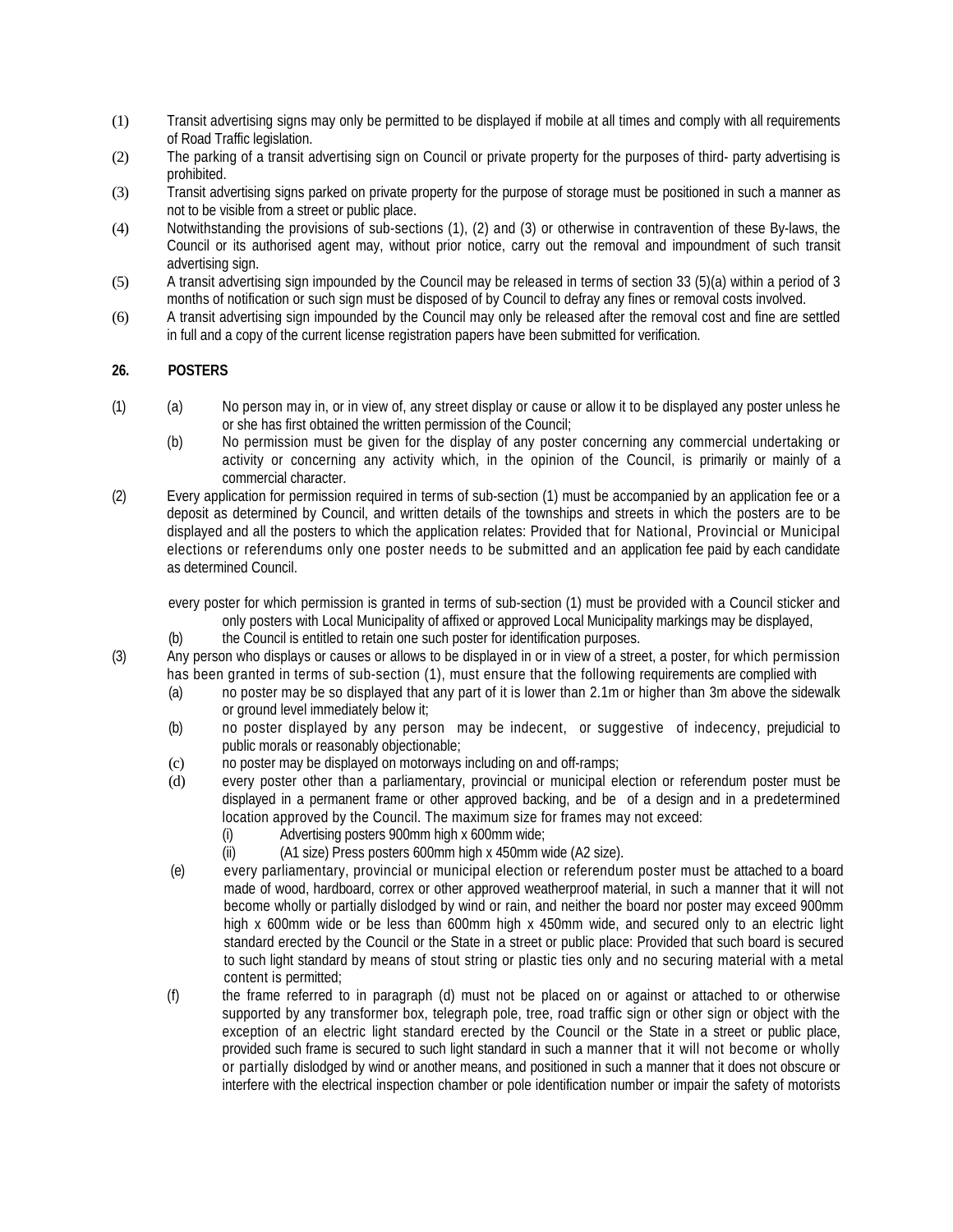or pedestrians, and are limited to a maximum of 2 frames per pole. No frame may be erected within 10m of a traffic signal unless the prior approval of the Council has been obtained;

- (g) no poster relating to a meeting, function or event, other than a National, Provincial or Municipal election or referendum may be displayed for longer than ten days before the date on which such meeting, function or event begins or longer than four days after the date on which it ends;
- (h) no poster relating to a Parliamentary, Provincial or Municipal election or to a specific candidate in such election or a poster relating to a referendum may be displayed for longer than the period extending from the beginning of either the date, of nomination or the date of proclamation in the Government Gazette declaring that a referendum is to be held, as the case may be, to the end of the tenth day after the date of such election or referendum: Provided that posters not relating to a specific candidate may also be displayed for a period no longer than that extending from a date fourteen days prior to either nomination day or the date of proclamation in the Government Gazette declaring a referendum or election is to be held, as the case may be, to the end of the fifth day after the date of such election or referendum;
- (i) subject to the discretion of the Council, not more than 2000 posters may be displayed at any one time in relation to any meeting, function or event, other than a National, Provincial or Municipal election or referendum or a meeting relating to an election or referendum;
- (j) in respect of each candidate not more than 1000 posters or other advertisements may be exhibited at any one time in any municipal ward or as otherwise directed by Council; in respect of a referendum not more than 5000 posters or other advertisements per registered political party may be so exhibited in the municipal area of the Municipality or as otherwise directed by Council.
- (k) the details of the event, the commencement and final date of the event and the venue with address where it is to be held must appear on the posters in letters not less than 50mm in height and 10mm in thickness, with all other information pertinent to the event in letters not less than 30mm in height and 5mm in thickness;
- (l) the commercial content of the poster may not exceed 20% of the area of the poster nor may such commercial lettering be larger than the main lettering in the remainder of the poster;
- (m) the posters may not have a display period of more than 28 consecutive days for any event advertised.
- (n) the display of posters on any bridge or in sensitive areas identified by the Council, is prohibited.
- (o) the display of auction posters must only be within the area of jurisdiction of the Municipality duly authorised by the Sheriff of the Court, to a maximum of 40 posters. The Case Number or Masters Reference Number must be displayed on the poster. A writ is to be produced on submission.
- (p) the display of political posters not directly for the purposes of a National, Provincial or Municipal election or referendum, must be regarded as advertising.
- (4) The provisions of sub-section (2) do not apply in respect of a poster relating to an election, or a referendum, which:-
	- (a) is placed entirely inside private premises;
	- (b) is displayed in or on a motor vehicle;
	- (c) is displayed at the committee room clearly marked as such, of a candidate in an election; or
	- (d) fixed to an advertising hoarding for which approval has been granted in terms of Section 2.

Any poster, which is displayed without permission or in contravention of this Section, may without notice be removed and destroyed by the Council or persons appointed by the Council. Any costs incurred by the Council in the removal will be borne by the person who displayed the poster or caused, or allowed it to be displayed.

# **27. FIXING OF SIGNS AND HOARDINGS**

- (1) All signs and hoardings must be properly constructed of the requisite strength and must, be securely fixed to the satisfaction of the Council.
- (2) The person by whom such signs and hoardings are erected and the owner of the fixture on which or to which they are attached assumes all liability and responsibility in connection therewith, including maintenance, and must undertake at least one annual inspection thereof with a view to satisfying themselves as to the safety thereof.
- (3) Every sign or hoarding must be repainted and cleaned regularly in order to prevent them from becoming unsightly.
- (4) The Council may require certification by a person as defined in Section 2(5) that the installation is structurally safe.

# **28. DESIGN REQUIREMENTS FOR SIGNS**

(1) Definitions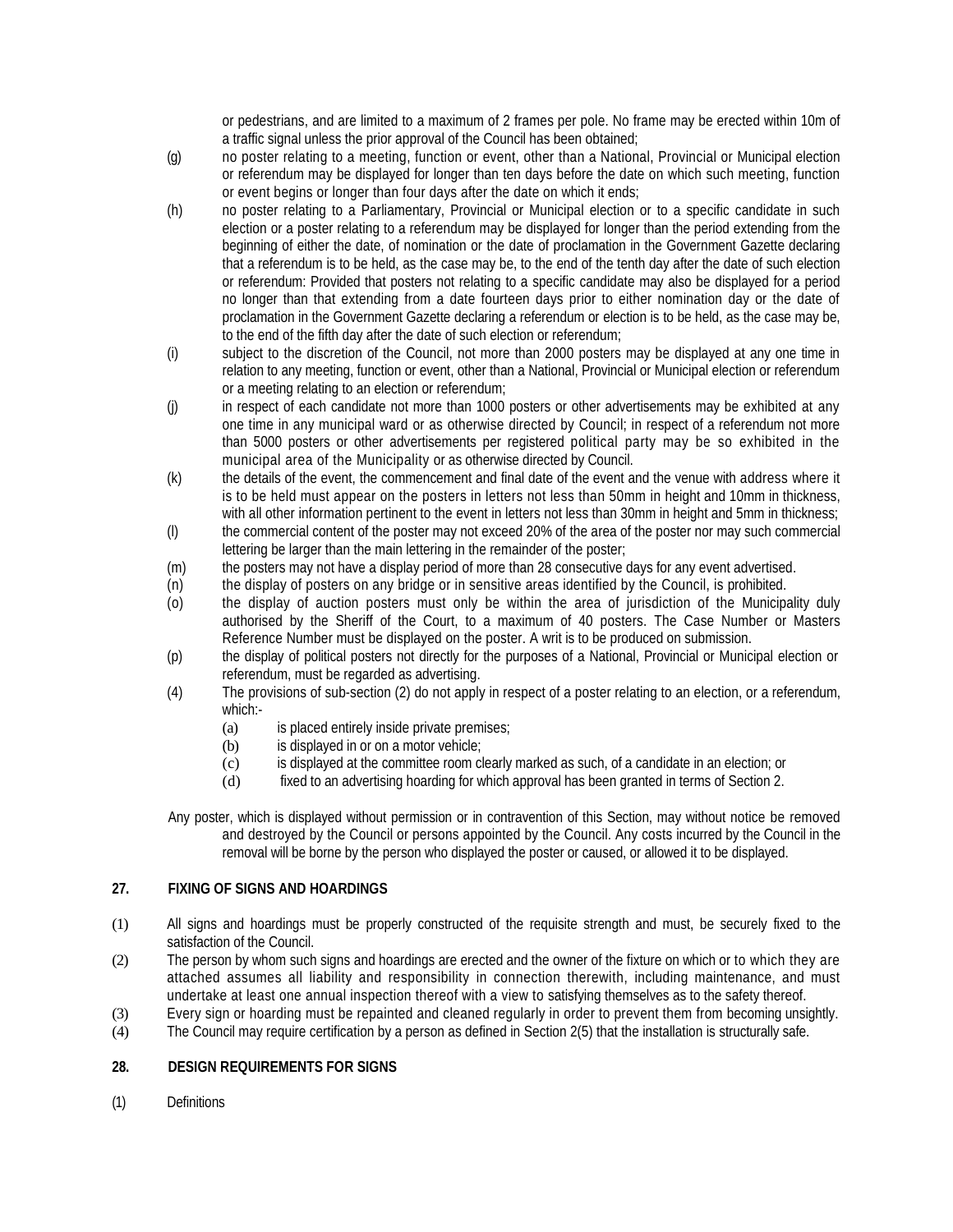"An item of information" on a sign means a syllable, an initial, a symbol or logo, an abbreviation, a group of numbers (e.g. a telephone number), a broken plane (i.e. more than one geometric shape or background area) and a graphic feature.

- (2) Design requirements
	- (a) No information sign may contain more than 10 items of information: Provided that in the case of establishments with long names, such names should not be counted as more than 4 items of information provided that they appear only once per street frontage and the lettering is of the same size, style, colour and typeface.
	- (b) Lettering 70mm in height or less will not be counted as an item of information.
	- (c) Architectural letters less than 500mm in height and carved into the material of a building or attached securely to it are not counted as items of information: Provided that:
		- (i) the letters are not specially illuminated;
		- (ii) the letters are not constructed of a shiny material;
		- (iii) the colour of the letters does not contrast sharply with that of the building's surface;
		- (iv) the letters do not exceed 50mm in thickness.
- (3) Sign formats

Any sign requiring approval in terms of section 22 and which is required to conform to section 22(3) may be exempt from submitting further individual applications in instances where a prototype sign format was approved by the Council.

## **29. MATERIALS FOR ADVERTISING SIGNS, HOARDINGS, SCREENS AND SUPPORTING STRUCTURES**

- (1) All iron or steel used in any advertising sign, hoarding or screen referred to in Section 13 or as means of support for such sign, hoarding or screen must be painted or otherwise effectively protected against corrosion.
- (2) No water soluble adhesive tape or other similar material may be used to display or secure any advertising sign elsewhere than on a hoarding or within a fixture referred to in section 4 (1) (d).

## **30. POWER CABLES AND CONDUITS TO SIGNS**

- (1) Every power cable and conduit containing electrical conductors for the operation of a sign must be so positioned and fixed that it is not unsightly.
- (2) No advertising sign or hoarding may be connected to any electricity supply without the prior written permission of the relevant electricity supply authority. Such proof of permission must be submitted if requested.

## **31. ERECTION AND MAINTENANCE OF ADVERTISING SIGNS AND HOARDINGS**

- (1) If, in the opinion of the Council, any advertising sign or hoarding is in a dangerous or unsafe condition or has been allowed to fall into a state of disrepair or interferes with the functioning of any road traffic sign, the Council may serve a notice on an owner requiring him or her at his or her own cost, to remove the sign or hoarding or do other work specified in the notice within a period so specified.
- (2) The Council may, if in its opinion an emergency exists, instead of serving notice in terms of sub- section (1) or if such notice has not been complied with within the period specified therein, itself carry out the removal of a sign or advertising hoarding or do other work which it may deem necessary and may recover the cost thereof from the owner referred to in sub-section (1).
- (3) The Council must, should an approved advertising hoarding not display an advertisement or message for a period more than 12 months or as otherwise agreed to by Council, serve a notice on the owner requiring him, at his own cost, to remove the hoarding or to display an advertisement or message within a period so specified.

### **32. NATIONAL BUILDINGS REGULATIONS**

Should any conflict exist between these By-laws and the National Building Regulations and Building Standards Act 1997 (Act No. 103 of 1977), the Act prevails.

# **33. CHARGES**

(1) Every person who applies to the Council for its approval or permission must on making application pay to the Council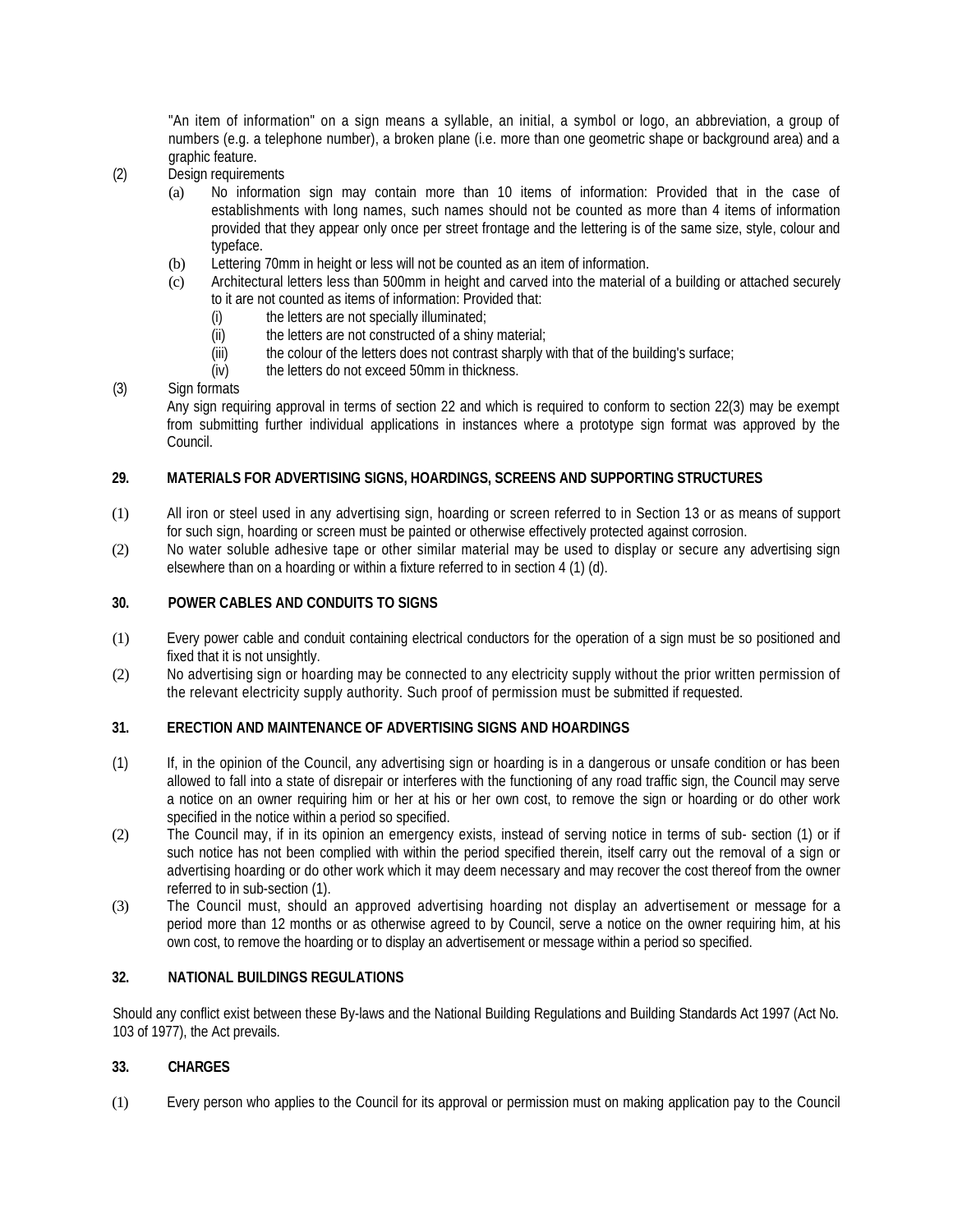the charge determined therefore and no application must be considered until such charge has been paid.

- (2) The fines and penalties for offences in terms of section 36 are as follows:
	- (a) upon conviction of an offence, the guilty party is liable to a fine not exceeding R15,000.00 or, in default of payments, to imprisonment for a period not exceeding 12 months;
	- (b) in the case of a continuing offence, the guilty party is liable to a further fine not exceeding R1000.00 for every day during the continuance of such offence;
- (3) The cost involved for the removal of unauthorised posters by Council, which cost must be recovered from the owner of such unauthorized poster(s), will be:
	- (i) per poster (unpasted) R 100,00
	- (ii) per poster (pasted) R 500,00
	- (iii) per poster (fly poster) R1 000,00
	- (iv) Saturdays relevant charge plus 50%
	- (v) Sundays relevant charge plus 100%
- (4) Spot fines to a maximum of R5000.00 may be served by duly authorised officials of the Council on offenders for any contravention or failure to comply with the terms of these By-laws.
- (5) Any signs or advertising boards which have been removed and impounded but not destroyed by the Council as a result of them not complying with these By-laws may be released to the original owner at the following rates:
	- (a) transit advertising signs may be released at the cost of removal with a minimum fee of R500.00 plus R100.00 per square metre of advertising display or part thereof;
	- (b) for all other signs the charge will be the cost of removal with a minimum of R500.00 pus R50.00 per square metre of advertising display or part thereof;
	- (c) signs removed and not released within 3 months must be disposed of by the Council;

## **34. DAMAGE TO COUNCIL PROPERTY**

- (1) No person may intentionally or negligently, in the course of erecting or removing any sign, advertising hoarding, poster or banner cause damage to any tree, electric standard or service or other Council installation or property.
- (2) The costs for any repairs necessary will be for the account of persons in terms of section 38.

### **35. ENTRY AND INSPECTION**

The Council is entitled, through its duly authorised officers, to enter into and upon any premises, at a reasonable time for the purpose of carrying out any inspection necessary for the proper administration and enforcement of the provisions of these By-laws.

### **36. OFFENCES**

Any person who -

- (a) contravenes or fails to comply with any provision of these By-laws;
- (b) contravenes or fails to comply with any requirement set out in a notice issued and served to him in terms of these Bylaws;
- (c) contravenes or fails to comply with any condition imposed in terms of these By-laws;
- (d) knowingly makes a false statement in respect of any application in terms of these By-laws;

is guilty of an offence and may on conviction be liable to a fine or imprisonment as set out in section 33(2)(a), and in the case of a continuing offence to a fine, as set out in section 33(2)(b), for every day during the continuation of such offence after a written notice has been issued by the Council requiring discontinuance of such offence, and for a second or subsequent offence he or she is liable on conviction to a fine or imprisonment as set out in section 33(2)(c).

### **37. PRESUMPTIONS**

If any person is charged with an offence referred to in section 36 relating to any design, advertising hoarding or poster:

- (a) the owner of any land or building on which any advertising sign, hoarding or poster was displayed, is deemed to having displayed such advertising sign, hoarding or poster or caused or allowed it to be displayed;
- (b) any person who was either alone or jointly, with any other person responsible for organizing, or was in control of, any meeting, function or event to which a sign or poster relates, is deemed to have displayed every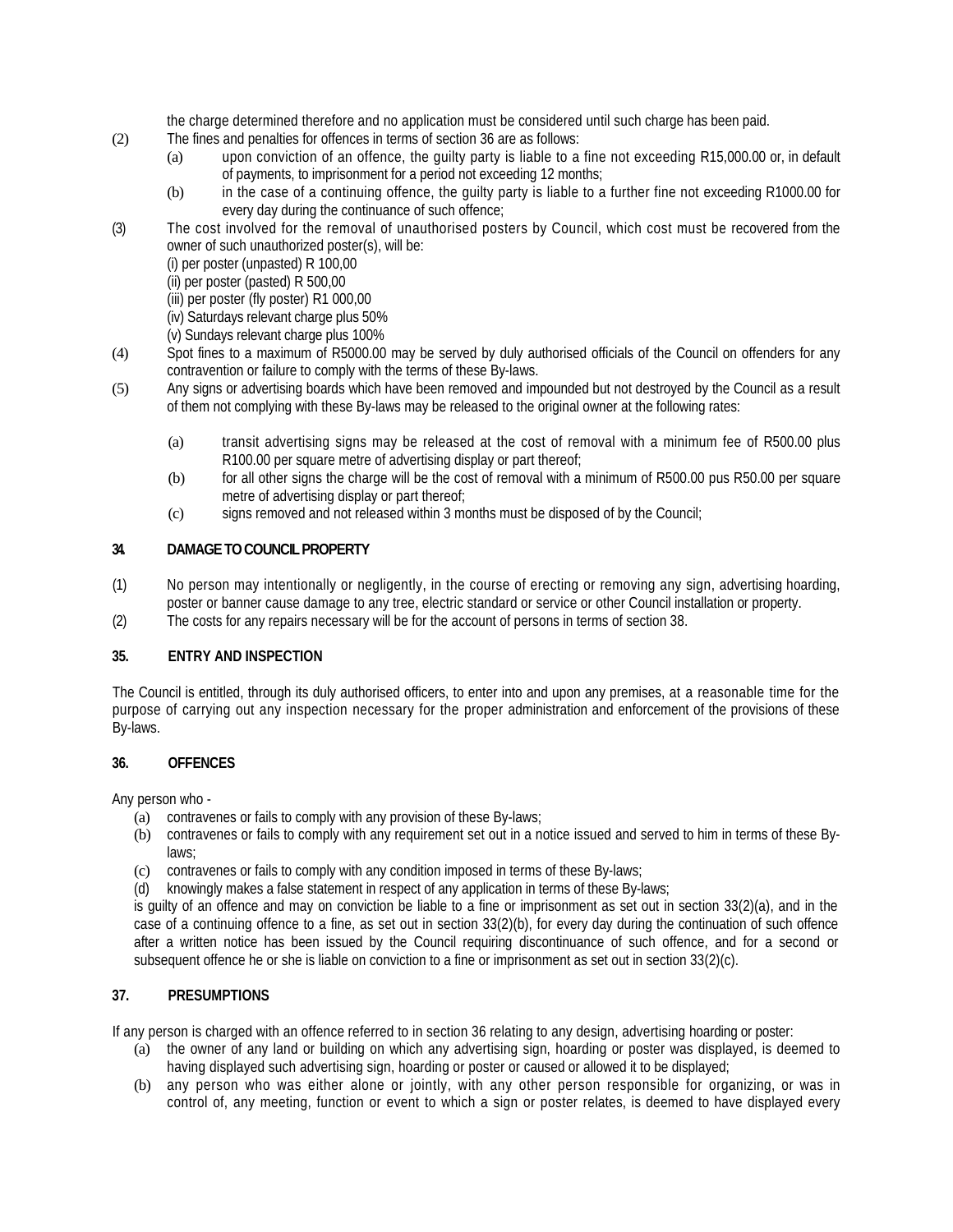sign or poster displayed in connection with such meeting, function or event or to have caused or allowed it to be displayed;

(c) any person whose name appears on an advertising sign, hoarding or poster is deemed to, have displayed such advertising sign, hoarding or poster or to have caused or allowed it to be displayed unless the contrary is proved.

# **38. REMOVAL OF ADVERTISING SIGNS OR HOARDINGS**

- (1) If any advertising sign or hoarding is displayed so that in the opinion of the Council it is detrimental to the environment or to the amenities of the neighbourhood, or otherwise in contravention of these Bylaws, the Council may request or serve a notice on the owner of the advertising sign or hoarding to remove such advertising sign or hoarding or carry out such alteration thereto or do such work as may be specified in such request or notice within a time specified,
- (2) If a person fails to comply with a confirmed request or a notice referred to in sub-section (1), the Council or its authorised agent may remove such an advertising sign or hoarding.
- (3) The Council is in removing a transit sign, advertising sign or hoarding contemplated in sub- section (1) not required to compensate any person in respect of such advertising sign or hoarding, in any way for loss or damage resulting from its removal.
- (4) Any costs incurred by the Council in removing a transit sign, advertising sign or hoarding, in terms of sub-section (2) or in doing alterations or other works in terms of this Section may be recovered from the person on whom the notice contemplated in sub-section (1) was served, or if a deposit has been paid in respect of such advertising sign or the costs may be deducted from the deposit
- (5) Notwithstanding the provisions of sub-sections (1), (2), (3) and (4) if an advertising sign or hoarding:
	- (a) constitutes a danger to life or property;
	- (b) is obscene;
	- (c) is in contravention of these By-laws and is erected on, attached to or displayed on any property of, or under the control of the Council;

the Council may, without serving any notice, remove any such advertising sign or hoarding or cause it to be removed.

## **39. SERVING OF NOTICES**

Where any notice or other document is required by these By laws to be served on any person, it is deemed to have been properly served if served personally on him or her or any member of his or her household apparently over the age of sixteen years at his place of residence or on any person employed by him or her at his or her place of business, or if sent by registered post to such person's residential or business address as it appears in the records of the Council, or if such person is a company or closed corporation or a trust, if served on any person employed by that company, closed corporation or a trust, if served on any person employed by that company, closed corporation or trust at its registered office or sent by registered post to such office. Any verbal request for action to be taken in terms of these By-laws must be confirmed in writing.

### **40. REPEAL OF BY-LAWS**

Any by-laws relating to advertising adopted by the municipality or any municipality now comprising an administrative unit of the Municipality is repealed from the date of promulgation of these by-laws.

# **41. SHORT TITLE**

This by-law is called the By-law relating to Advertising, 2011.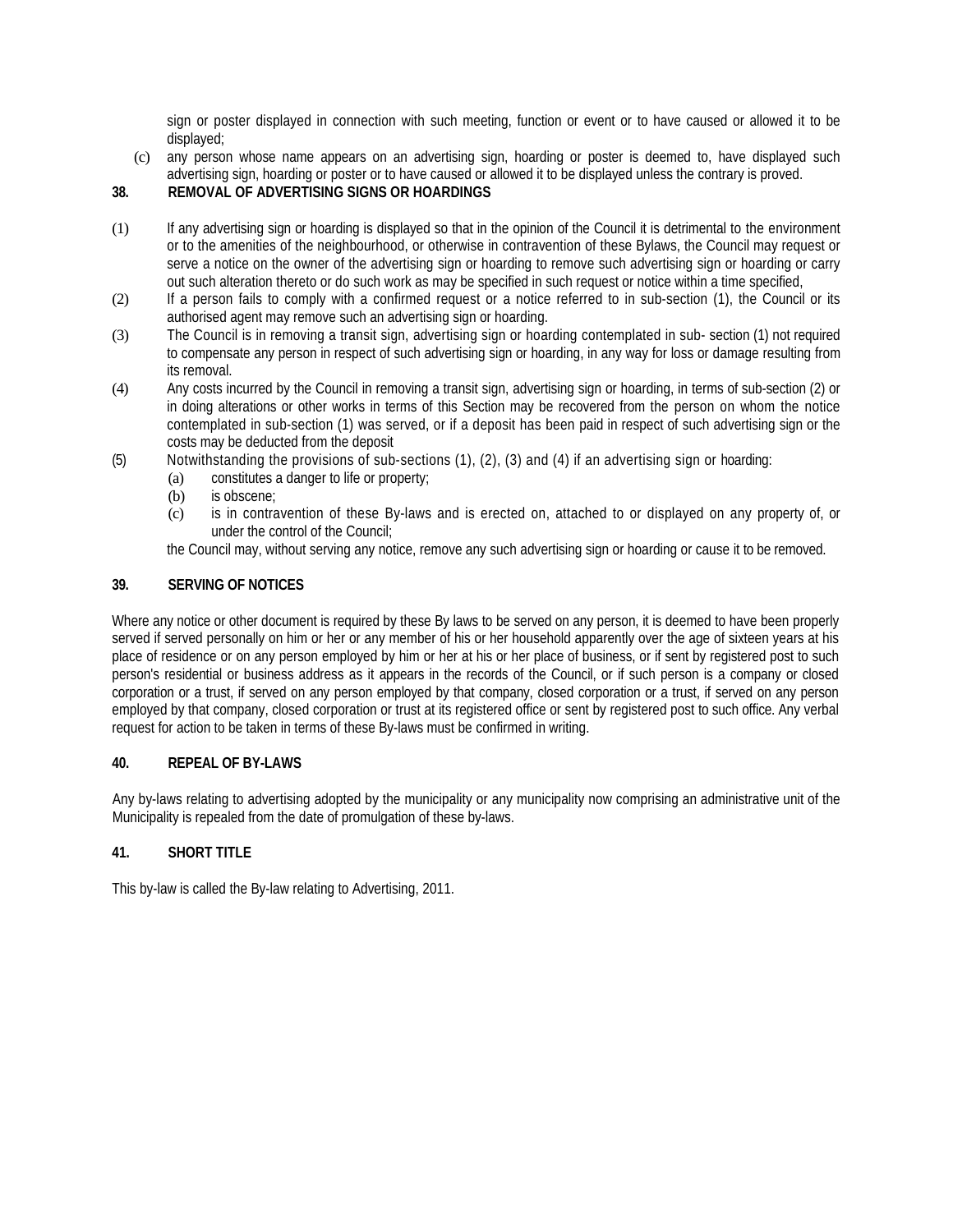### **ANNEXURE 1**

NOTICE OF APPLICATION FOR THE ERECTION OF ADVERTISING SIGNS/ HOARDINGS IN TERMS OF SECTION 40(1) OF THE ADVERTISING SIGNS AND HOARDINGS BY-LAWS OF THE LOCAL MUNICIPALITY OF .......................................... **NAME OF APPLICANT:.......................................................................................................................** ADDRESS OF APPLICANT: .............................................................................................................. Physical: Postal: NAME OF OWNER UPON WHICH SIGN IS TO BE SITED: ADDRESS OF OWNER UPON WHICH SIGN IS TO BE SITED: Postal: DESCRIPTION OF PROPERTY ON WHICH SIGN IS TO BE SITED: PHYSICAL ADDRESS OF THE PROPOSED SIGN: DIMENSIONS OF ADVERTISING SIGN: Particulars of the application will lie for inspection from 8:00 till 13:00 and 13:30 till 15:30 with the Council at the office of…………………………….(address & room number) for a period of 14 days from ……………………..(the date of the first publication of the notice contemplated in section 40( 1) of the by-laws). Objections in respect of the application must be lodged in writing to the Council and the applicant at the above respective addresses or at the postal address as indicated by the applicant and the following postal address of the Council .......................................................... within a period of 14 days from …………………. Such objection MUST INCLUDE THE POSTAL ADDRESS OF THE PERSON MAKING THE OBJECTION however must not determine the validity of such objection. I...........................................................being the applicant in this matter hereby certify that the application must be submitted to the Council and open for inspection from the prescribed period. DATE: .................................................. SIGNED: ......................................................

*\*Note: Size of advertisement must be the standard size for legal notices contained in the majority of newspapers.*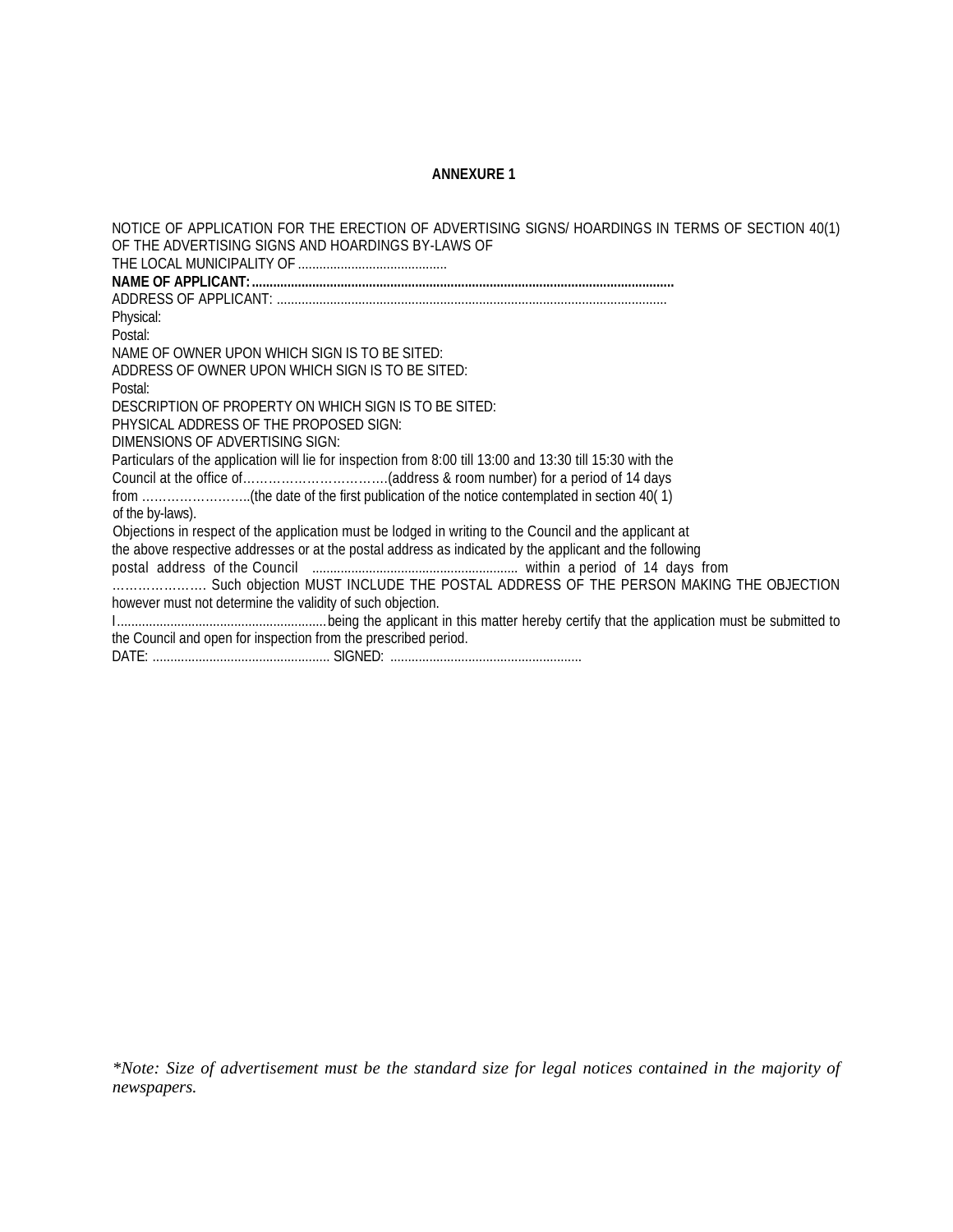### **ANNEXURE 2**

NOTICE OF APPLICATION FOR THE ERECTION OF ADVERTISING SIGNS/ HOARDINGS IN TERMS OF SECTION 40(2) OF THE ADVERTISING SIGNS AND HOARDINGS BY-LAWS OF THE LOCAL MUNICIPALITY OF .......................................... **NAME OF APPLICANT:.......................................................................................................................** ADDRESS OF APPLICANT: .............................................................................................................. Physical: Postal: NAME OF OWNER UPON WHICH SIGN IS TO BE SITED: ADDRESS OF OWNER UPON WHICH SIGN IS TO BE SITED: Postal: DESCRIPTION OF PROPERTY ON WHICH SIGN IS TO BE SITED: PHYSICAL ADDRESS OF THE PROPOSED SIGN: DIMENSIONS OF ADVERTISING SIGN: Particulars of the application will lie for inspection from 8:00 till 13:00 and 13:30 till 15:30 with the Council at the office of…………………………….(address & room number) for a period of 14 days from ……………………..(the date of the first publication of the notice contemplated in section 40(1) of the by-laws). Objections in respect of the application must be lodged in writing to the Council and the applicant at the above respective addresses or at the postal address as indicated by the applicant and the following postal address of the Council ............................................................ within a period of 14 days from …………………. Such objection MUST INCLUDE THE POSTAL ADDRESS OF THE PERSON MAKING THE OBJECTION however must not determine the validity of such objection. I........................................................... being the applicant in this matter hereby certify that the application must be submitted to the Council and open for inspection from the prescribed period.

DATE: ................................................. SIGNED:....................................................